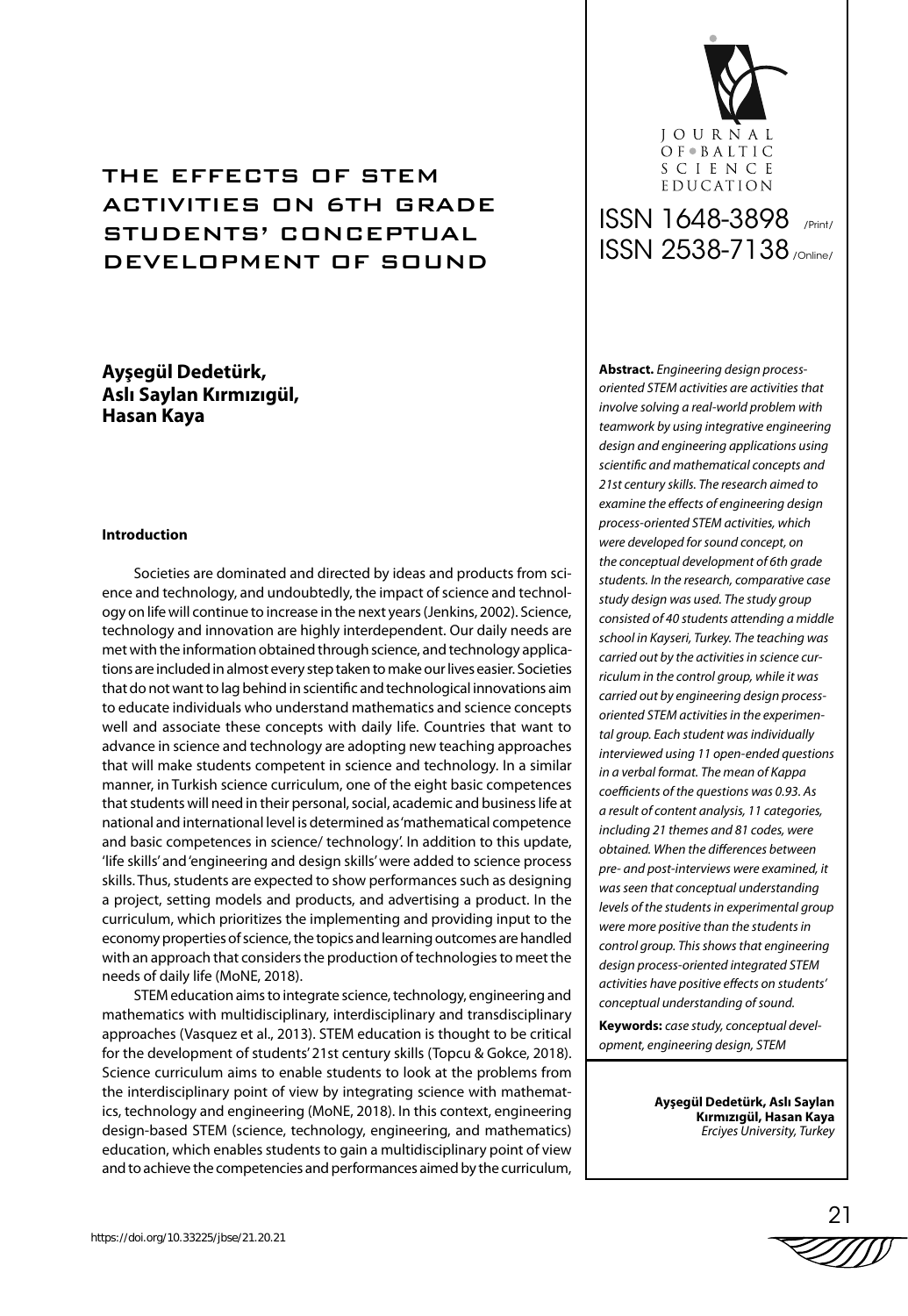comes to the fore. Wicklein (2006) has emphasized that engineering design provides an ideal substructure for the integration of mathematics, science and technology, and stated that STEM education should focus more on engineering design method. Bybee (2010) has also stated that engineering should be more involved in STEM education.

One of the models for integrating STEM content and applications is Engineering Design Process-oriented Integrated STEM Model (Savran Gencer et al., 2019). Five basic characteristics distinguish the integrated STEM education (Moore et al., 2015, p. 24):

- a) The content and practices of one or more anchor science and mathematics disciplines define some of the primary learning goals;
- b) The integrator is the engineering practices and engineering design of technologies as the context;
- c) The engineering design or engineering practices related to relevant technologies requires the use of scientific and mathematical concepts through design justification;
- d) The development of 21st century skills is emphasized; and
- e) The context of instruction requires solving a real-world problem or task through teamwork.

The problem is determined in the first step of engineering design process. In the second step, the research is conducted for the problem. In the third step, the ideas are developed to solve the problem. In the fourth step, the best idea(s) is chosen considering its material, practical and economic assessments. In the fifth step, a prototype for the selected solution is created. In the sixth step, it is checked whether the prototype actually solved the problem, and the selected material is suitable or not. In other words, the solutions are tested and evaluated. In the seventh step, the prototype(s)/ solution(s) is presented, and feedback is received from other groups to determine whether there are defects. In the last step, a final decision is made, and the process is completed (Hynes et al., 2011).

#### *Research Problem*

The main task of education is to enable students to acquire permanent and applicable knowledge. In this context, international exams such as PISA (Programme for International Student Assessment) and TIMSS (Trends in International Mathematics and Science Study) predict the extent to which students can use their knowledge and skills in their daily lives rather than the degree to which they learn the subjects within the curriculum. Unfortunately, the results of PISA and TIMSS tests have shown that Turkish students achieve lower results rather than the students from many other countries (Martin et al., 2015; Organization for Economic Co-operation and Development [OECD], 2019). Undoubtedly, classroom practices that students encounter in their schools are at the top of the factors affecting their performance in these exams. Therefore, there is a need to improve science education through new teaching approaches like STEM.

Science is a fear or concern for many students. Previous research has revealed that students' success in physics subjects is lower than the biology and chemistry subjects (Bahar & Polat, 2007; Gagić et al., 2019). As the reasons for their difficulties in physics, students have stated that physics contains many abstract concepts, the concepts cannot be related to the daily life, and teachers mostly use direct instruction (Gagić et al., 2019). Therefore, students are often unmotivated to learn these concepts and they have difficulty in gaining meaningful learning. Sound is one of the most difficult (Eshach, 2014; Sozen & Bolat, 2014; Timur et al., 2016) and important concepts in physics that can help students understand physical world around them (Eshach, 2014). Therefore, conducting further studies on the conceptual understanding of sound is crucial. However, there is some research on the conceptual understanding of sound (Yerdelen & Sungur, 2020).

It is known that engineering design process-oriented integrated STEM activities positively affect students' achievement levels in science (Ercan & Sahin, 2015; Harwell et al., 2015; Wendell & Rogers, 2013). However, a limited number of studies has examined the effects of these activities on students' conceptual understanding of sound. These research studies are generally at primary school level (Barnett et al., 2008; Wendell, 2011; Wendell et al., 2010; Wendell & Lee, 2010). In these research studies, engineering design method has been used to teach the physics of sound. In Wendell's (2011) research, 3rd and 4th grade students from three classrooms have enacted the engineering design-based science curriculum regarding the science of sound topic. Teaching activities on the production, propagation and characteristics of sound have been developed according to engineering design method and have been applied. The pre- and post-interviews have been conducted to examine the changes in students' ideas about sound. As a result of the content analysis, their conceptual understanding of the three categories (production and transmission of sound, and characteristics of the sound) have been divided into six themes. A significant increase has been observed in students' knowledge levels regarding the three categories. Being a limitation of Wendell's

22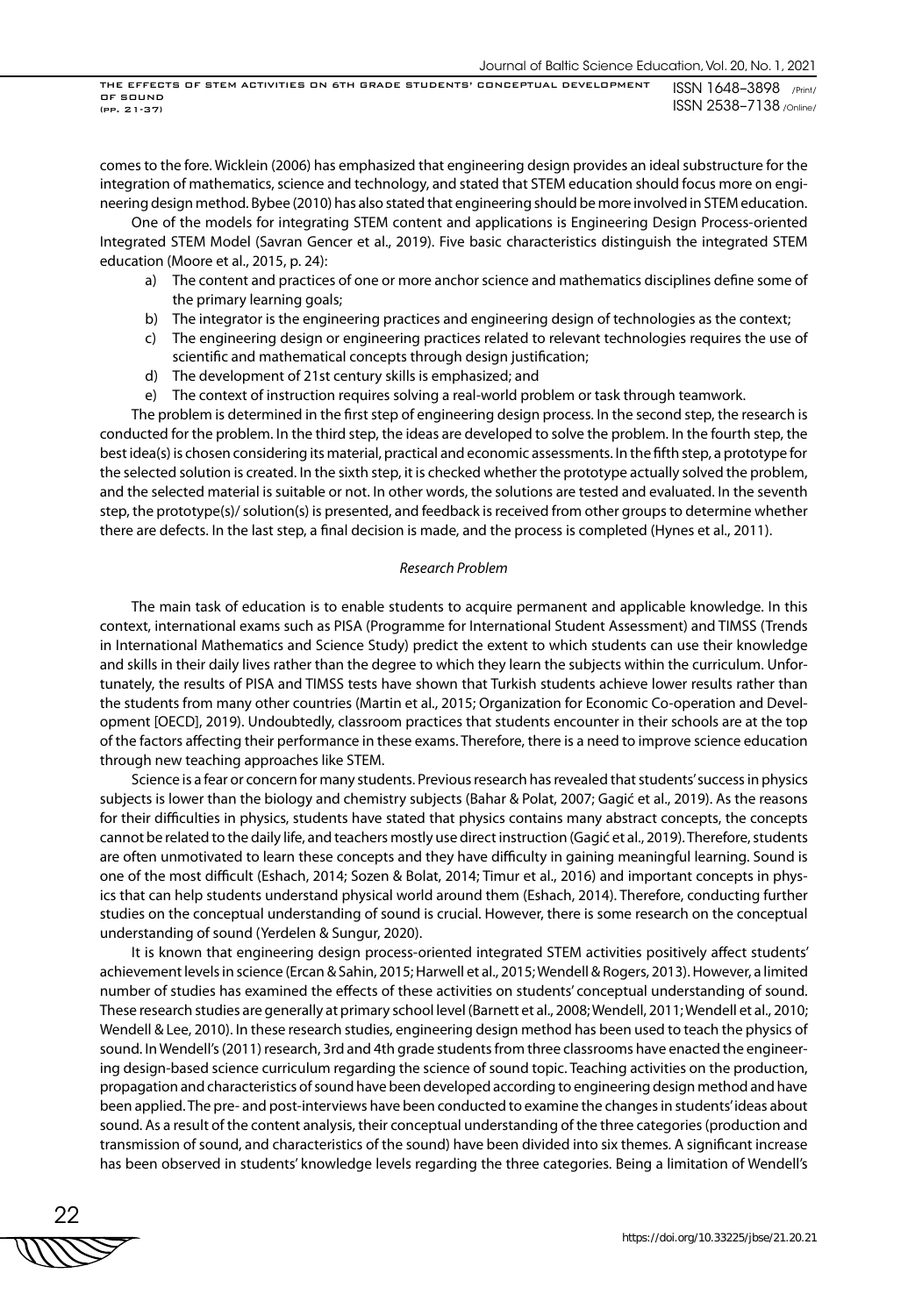(2011) research, teaching the physics of sound to 3rd and 4th graders may be difficult since concrete operational stage occurs between the ages of 7 and 11 years. The formal operational stage occurs from age 11 to adulthood. In this stage, individuals have the ability to think in abstract ways. Therefore, teaching the physics of sound to 6th grade students may be more appropriate. Lastly, throughout the research of Wendell (2011), STEM has never been mentioned. However, the physics of sound, which is found abstract by students, is very suitable for engineering design process-oriented integrated STEM activities. STEM education increases the development of not only social and cognitive, but also psycho-motor aspects of the individuals. Moreover, STEM enables students to connect learned theoretical knowledge with real life problems. Based on these facts, it is found necessary and important to examine the effect of the use of engineering design process-oriented STEM activities on middle school students' conceptual development of sound.

# *Research Aim and Research Questions*

The aim of this research was to examine the effect of the use of integrated STEM activities, prepared in accordance with the engineering design process, in teaching sound subject on 6th grade students' conceptual understanding. In this context, research question is determined as 'Does the teaching of sound concept through engineering design-based STEM activities have an effect on the perceptions of 6th grade students?' and the following sub-questions are created:

- 1) How do the control and experimental group students understand the sound subject?
- 2) What are the differences/ similarities between the pre- and post-interviews in terms of control group students' conceptual understanding of sound subject?
- 3) What are the differences/ similarities between the pre- and post-interviews in terms of experimental group students' conceptual understanding of sound subject?

# **Research Methodology**

## *Research Design*

This research was a comparative case study that aimed to determine and examine comparatively the effects of the engineering design-based STEM activities on 6th grade students' conceptual understanding of sound concept. Being one of the qualitative research designs, case study examines in depth the situation(s) that occur within a certain period of time. Case studies, which aim to understand a specific situation in all its parts, often include interview questions (Fraenkel et al., 2012). From this point of view, it was decided to conduct an oral achievement test including open-ended questions in accordance with the purpose and design of the research. The achievement test was conducted in the spring semester of the 2013-2014 academic year.

# *Sample*

The study group, which was selected through convenience sampling, consisted of 6th grade students from a middle school in Kayseri, Turkey. Due to the government's strategy, the class size was decreased in recent years. The average class size in middle schools located in Turkey is 26 (OECD, 2019). Consequently, 40 students participated in this research. Each of the experimental (11 female, 9 male) and control group (10 female, 10 male) included 20 students. The experimental and control groups were determined by looking at the students' 5th grade scores, 6th grade fall semester grades, and scores on the achievement test, which include 19 multiple-choice and 14 openended questions prepared by researchers (Dedeturk, Saylan Kirmizigul, & Kaya, 2020).

In the research, the principle of voluntary participation was taken into consideration and the students' identities were kept confidential by using codes. Numbers were assigned in the order that each student was interviewed. For instance, participant 1 refers to a student that was interviewed first on the interview timetable. All participants were informed about the aim of the research and their right to leave the research at any time. Additionally, the parent consent form that included detailed information about the voluntary and confidential nature of participation was signed by the parents of the participants. Also, the necessary permissions were obtained from the Ministry of National Education to which the school is affiliated. All the rules stated in the "Higher Education Institutions Scientific Research and Publication Ethics Directive" were followed in the research.

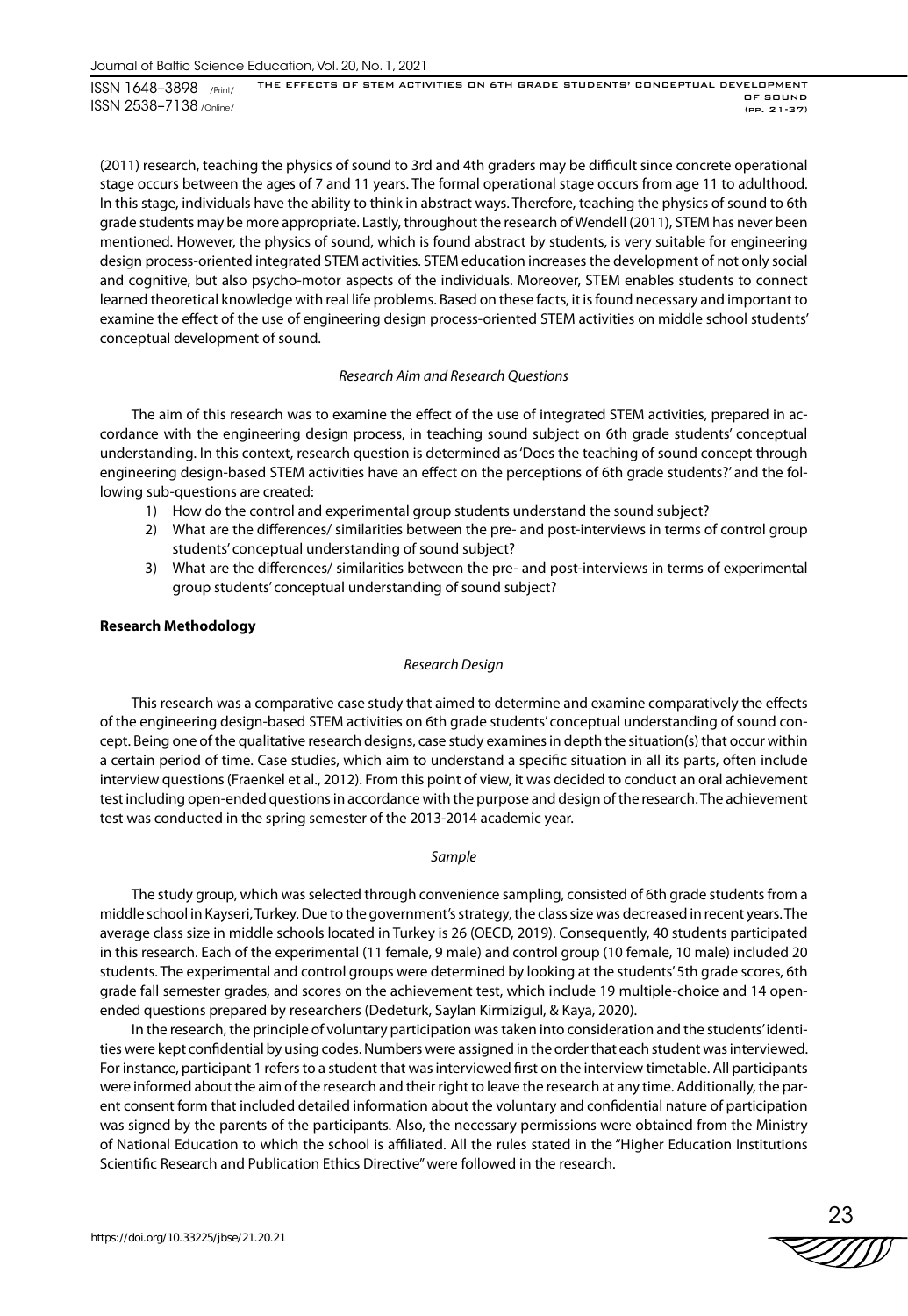#### **Instrument**

In Turkey, the topic of sound had been included in the 3rd, 4th, 5th, 6th and 8th graders' science curricula before (MoNE, 2013). Currently, the physics of sound topic is included in the 3rd, 4th and 6th grades' science curricula (MoNE, 2018). In 6th grade science curriculum, physics of sound has basic concepts such as propagation of sound, reflection of sound, echo, absorption of sound, sound insulation and acoustic applications. There are 12 learning outcomes for the topic of sound in the science curriculum (Table 1). In order to determine the 6th grade students' conceptual understanding level about physics of sound, it was decided to develop a valid and reliable instrument including the outcomes.

Achievement test can be of different forms like oral, written or practical test. An oral achievement test has been developed in this study, as it enables a more in-depth investigation of students' knowledge level and restatement of unclear answers. In line with this purpose, firstly an item pool including 14 open-ended questions was prepared based on the learning outcomes. Then, 11 questions were selected among them and an oral achievement test was prepared. A table of specifications was prepared showing the distribution of the questions in terms of learning outcomes and cognitive domains in Bloom's taxonomy (Table 1).

#### **Table 1**

*Distribution of the Questions in Terms of Learning Outcomes and Cognitive Domains* 

| Learning outcomes (MoNE, 2006)                                                                                                                                                  | Ouestion           | Cognitive domain in Bloom's<br>Taxonomy |  |  |  |
|---------------------------------------------------------------------------------------------------------------------------------------------------------------------------------|--------------------|-----------------------------------------|--|--|--|
| 1. Notices that the sound is propagated in waves in all directions.                                                                                                             |                    | Analysis                                |  |  |  |
| 2. Discovers that the sound is reflected when it encounters an obstacle<br>2<br>Comprehension                                                                                   |                    |                                         |  |  |  |
| 3. States that an echo occurs as a result of sound reflection.                                                                                                                  | 3<br>Comprehension |                                         |  |  |  |
| 4. Gives examples of how s/he benefited from the reflection of sound in science and<br>technology.                                                                              | 4                  | Comprehension                           |  |  |  |
| 5 Detect that the sound that encounters matter can be absorbed                                                                                                                  | 6                  | Analysis                                |  |  |  |
| 6. Determines that sound loudness decreases through absorption.                                                                                                                 | 6                  | Evaluation                              |  |  |  |
| 7. Realizes that different materials absorb sound differently.                                                                                                                  |                    | Evaluation                              |  |  |  |
| 8. Realizes that the materials used in sound insulation and prevention of echo formation<br>absorb sound well                                                                   | 8                  | Comprehension                           |  |  |  |
| 9. Explains why a material medium is needed for propagation of sound through granular<br>structure of the medium.                                                               | 5                  | Comprehension                           |  |  |  |
| 10. Indicates that when the sound encounters matter; passing, absorption and reflection<br>may occur together at different rates, depending on the properties of the materials. | 9                  | Comprehension                           |  |  |  |
| 11. Gives examples of acoustic applications in the places like theater, concert hall and<br>historical buildings.                                                               | 10                 | Comprehension                           |  |  |  |
| 12. Develops and presents projects that can prevent echo formation in closed spaces.                                                                                            | 11                 | Application                             |  |  |  |

In order to ensure the content validity, a table of specifications and a rubric were prepared for the open-ended questions and were checked by three science education experts. In the light of the feedback received from the experts, the necessary adjustments were made in table of specifications, questions and rubric. Additionally, corrections were made regarding the intelligibility of the questions and their suitability to the student level. The pilot study was conducted with 35 sixth graders. The students were interviewed individually in a verbal format. These students had learned the subject one month before the students in the study group. In order to ensure construct validity, discrimination and difficulty indexes were calculated by applying item analysis to the data obtained from 35 students. According to Table 2, difficulty indexes of the questions are in the range of 0.50-0.69. Hence, all of the questions are of medium difficulty. Since the discrimination indexes of all questions are greater than 0.40, they are very good questions.

24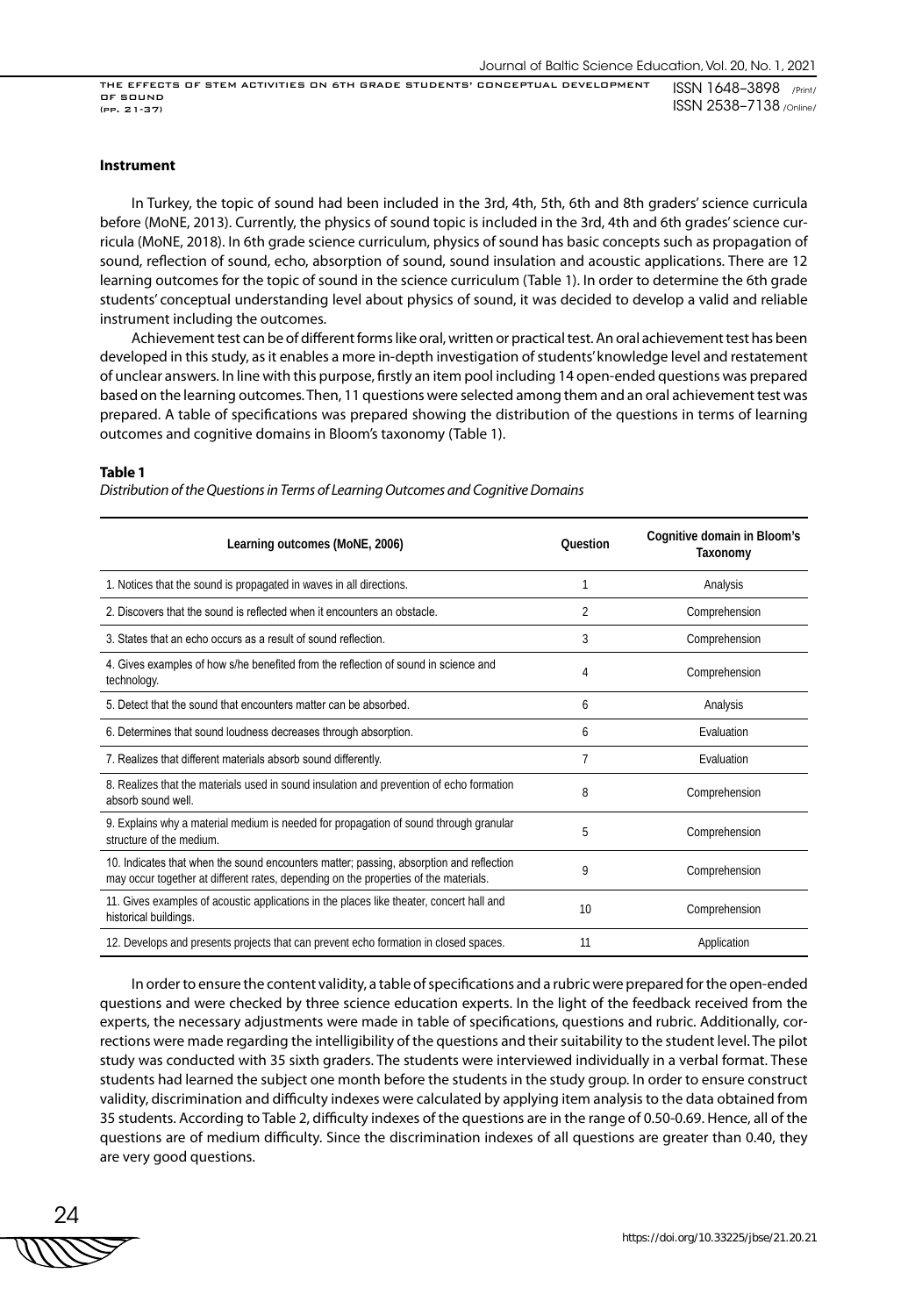| Item | P    |      | Item | P    |      | Item | P    |      |
|------|------|------|------|------|------|------|------|------|
|      | 0.61 | 0.78 | 5    | 0.64 | 0.72 | 9    | 0.58 | 0.83 |
|      | 0.69 | 0.61 | 6    | 0.58 | 0.61 | 10   | 0.50 | 1.00 |
| 3    | 0.61 | 0.78 |      | 0.58 | 0.72 | 11   | 0.61 | 0.78 |
| 4    | 0.50 | 1.00 | 8    | 0.53 | 0.94 |      |      |      |

# **Table 2** *The Difficulty (P) and Discrimination (R) Indexes of Interview Questions*

The 11-item achievement test, which was finalized as a result of the pilot study, was applied verbally and individually to each student twice before and after the two-week implementations. Each face-to-face interview lasted about 10 minutes and they were recorded with a voice recorder with the permission of the students.

## *Procedures*

Following the pre-interview, sound subject was taught for 9 course hours over a 2-week time interval, in both groups. During this period, all the activities used in the courses were prepared to meet 12 learning outcomes in the curriculum and for each learning outcome, identified course hours in the curriculum were followed.

The research-based activities in the curriculum were applied and the instructions in the textbook were followed in control group. Students sometimes worked individually and sometimes in groups. They usually listened to the teacher during the courses and reached the result indirectly by experimenting with simple materials without using any measuring device. Activities that do not include graph drawing, data interpretation, and robotic applications are poor in terms of scientific process skills and they do not include life skills, and engineering and design skills. The learning activities of control group are given in Table 3.

#### **Table 3**

*Lesson Titles and Overviews Regarding Control Group's Learning Activities*

| Lesson title                                 | Overview                                                                                                                                                                                                                                                                                                                                                                                                                                                                                                                                                                                                                                                                              |
|----------------------------------------------|---------------------------------------------------------------------------------------------------------------------------------------------------------------------------------------------------------------------------------------------------------------------------------------------------------------------------------------------------------------------------------------------------------------------------------------------------------------------------------------------------------------------------------------------------------------------------------------------------------------------------------------------------------------------------------------|
| 1. Let's observe the propagation<br>of sound | The students put a 30 cm ruler on the end of the table, pressed and pulled their hands on the other end of<br>the table and observed the vibration of the ruler, and listened to the sound of the ruler. Then they placed a<br>container of water under the ruler and observed the fluctuation in the water.                                                                                                                                                                                                                                                                                                                                                                          |
| 2. Sound is an energy.                       | The students stretched the thin nylon bag onto the cylindrical can with the help of rubber band and poured<br>salt on it. They hit the metal tray that they positioned close to the cylinder with a wooden spoon and observed<br>that the salt vibrates as a result of the vibrations of the particles in the air. By this way, they tried to reach the<br>conclusion that sound is an energy.                                                                                                                                                                                                                                                                                        |
| 3. Is the sound reflected?                   | The students put the cotton in a glass jar and the alarm clock on it. They listened to the sound of the clock<br>from different distances and recorded these distances. Then they listened to the sound of clock by holding<br>the mirror tilted over the jar and recorded these distances. Students observed that sound can be heard from a<br>farther point when there is a reflector.                                                                                                                                                                                                                                                                                              |
| 4. What feature is common?                   | By examining the photographs given, students explained that the piano's tail is directed towards the audience<br>and that the megaphone is conical, so that the sound was reflected and transmitted to the desired location.                                                                                                                                                                                                                                                                                                                                                                                                                                                          |
| 5. Modeling of sound transmission            | In order to understand that the sound is propagated through the particles, the students were arranged in<br>groups of 6-8 people in a row facing the same direction. The hindmost student put her hand on the shoulder<br>of her friend in front of her; and he put his hand on the shoulder of his friend in front of him; and the shake<br>was delivered to the foremost student. By opening the gaps, the propagation of sound in liquid and gaseous<br>environments was modeled. In each case, students measured the time it took for the shake to reach from back<br>to front. Accordingly, they reached the conclusion that the speed of sound is slow in gaseous environments. |
| 6. What is the American Indian<br>doing?     | The students explained the reason why the American Indian in the photograph tries to find out if there is a<br>danger by resting the ear on the ground as the better transmission of sound in solids.                                                                                                                                                                                                                                                                                                                                                                                                                                                                                 |

25<br>ZZIIII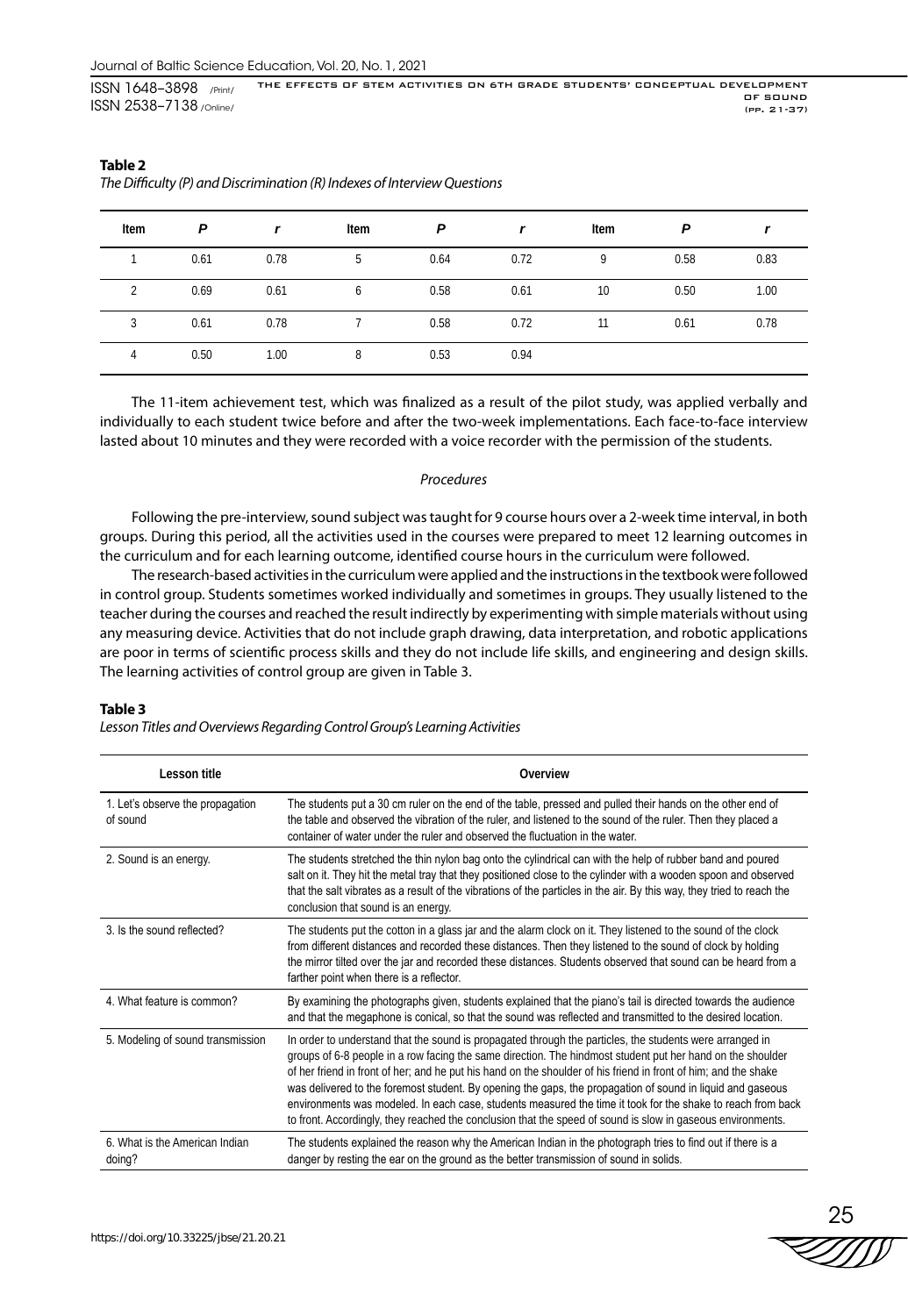| Lesson title                                     | Overview                                                                                                                                                                                                                                                                                                       |
|--------------------------------------------------|----------------------------------------------------------------------------------------------------------------------------------------------------------------------------------------------------------------------------------------------------------------------------------------------------------------|
| 7. Which materials can absorb the<br>sound more? | Students listened to the sound after putting watch into the empty shoe box. Then they put newsprint, cloth<br>and styrofoam into the box, respectively, and listened to the sound of the watch. Students explained why the<br>loudness of sound was different when different materials were placed in the box. |
| 8. I explain with what I have<br>learned.        | Students examined the places in the photographs and made explanations about the absorption and loudness<br>of sound.                                                                                                                                                                                           |
| 9. I am comparing sound and light                | Students filled in the blanks given in the paragraph about sound and light, and the table prepared for sound<br>and light.                                                                                                                                                                                     |

In the experimental group, nine integrated STEM activities focusing on engineering design process developed by the researchers were included. LEGO Mindstorms NXT education set, which includes LEGO-technics bricks, a microprocessor, a software, sound, light, distance and touch sensors, and motors that control movement that allow the students to develop robots on their own, and various materials (sponge, styrofoam, etc.) were used in these activities. Before the implementation, the teachers received training on STEM activities and they were provided with a guide including the important points, learning outcomes, duration of the activity and tools, technology and techniques to be used in each activity. Since they did not have any knowledge and experience about engineering design method, written and oral information were given to the students about subject. In STEM activities, which are rich in scientific process, life, and engineering and design skills, students made original designs to solve problem, made measurements using sound sensors and used LEGO materials as well as simple materials in groups. In interconnected activities, students collected data by making direct measurements, drawn and interpreted graphs, and programmed robots. The activities performed in experimental group are given in Table 4.

## **Table 4**

*Lesson Titles and Overviews Regarding Experimental Group's Learning Activities*

| Lesson title                                                                                                                                                                        | Overview                                                                                                                                                                                                                             |
|-------------------------------------------------------------------------------------------------------------------------------------------------------------------------------------|--------------------------------------------------------------------------------------------------------------------------------------------------------------------------------------------------------------------------------------|
| 1. How is sound propagated?                                                                                                                                                         | Students estimated how sound was propagated. Then they made measurement, recorded<br>data and compared the results with their predictions to reach a scientific idea.                                                                |
| 2. Does the sound get reflected? How?                                                                                                                                               | Students reasoned out whether sound was reflected and conducted experiments regarding<br>the reflection of sound using the given materials and recorded data. Students made a<br>minimal design about the reflection of sound.       |
| 3. How does an echo occur?                                                                                                                                                          | Students made a design about echo formation. They tested and observed echo formation<br>through this design. They got an idea of how echo occurred due to their design.                                                              |
| 4. What are the technologies produced using the reflec-<br>tion of sound in your daily life? In which fields does<br>science use them?                                              | Using LEGO, students made and tested a design that works owing to the reflection of<br>sound. Then they ran their designs with sound using LEGO programming.                                                                         |
| 5. What is the most important condition for the propaga-<br>tion of sound? Why?                                                                                                     | Students designed using LEGO and other materials to investigate what was needed for<br>propagation of sound. They wrote a hypothesis for this design and tested it, then they drew<br>a graph and reached a scientific idea.         |
| 6. Why is the loudness levels are different in front and<br>at the back of the obstacle when the sound meets<br>an obstacle? Which side of the obstacle has a louder<br>sound? Why? | Students made a design including a sound source and an obstacle. Based on this design,<br>they made measurements and recorded the data, and concluded that the sound had been<br>absorbed by the obstacle.                           |
| 7. Does each material has its own sound absorption<br>rate? What are the properties of noise insulation materi-<br>als? What happens when sound encounters a matter?                | Using data obtained from their design, students investigated which events occur when<br>sound meets matter. They decided which materials should be used in sound insulation by<br>grouping the materials they used in their designs. |
| 8. What are the acoustic applications you notice in the<br>places you go?                                                                                                           | By examining the given spaces, students discovered what kind of acoustic applications<br>could be made.                                                                                                                              |
| 9. How can you solve the echo problems in closed<br>spaces?                                                                                                                         | Students developed and presented a project using the scientific ideas they had until that<br>time.                                                                                                                                   |

26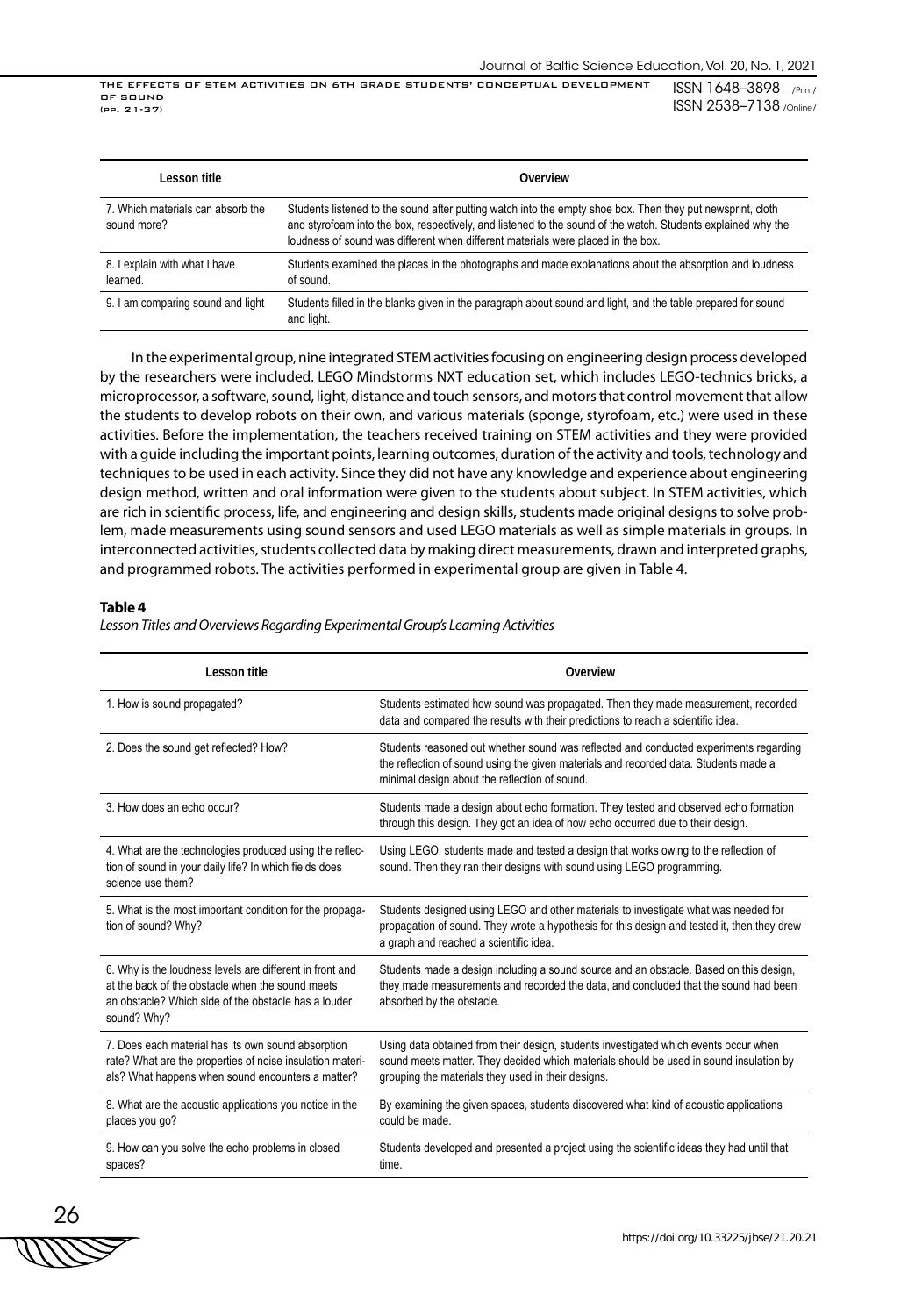Figure 1 shows the robot design, programming and presentation stages of different groups belonging to the activity-4 in the experimental group.

#### **Figure 1**

*Robot Design, Programming and Presentation Stages of The Lesson-4 in Experimental Group*



#### *Data Analysis*

Within the scope of the research, students' answers were scored independently by two science education experts using the rubric, and Kappa (κ) coefficient was calculated by looking at the consistency between the raters. This coefficient, which is the proportion of observed agreement that exceeds what would be expected by chance alone, was found as 0.93. Hence, agreement between the raters is almost perfect (Landis & Koch, 1977). Accordingly, it was revealed that the rubric was understood by different raters in the same way with the high agreement rate.

The data obtained were transcribed and analyzed using summative content analysis. Although the summative content analysis involves counting and comparing the frequency of keywords or content and interpreting the content (Hsieh & Shannon, 2005), the open response format of the qualitative items provides more in-depth information in addition to the quantitative findings of the research. This method includes using codes, themes and categories to organize content and arrive at a narrative description of findings (Fraenkel et al., 2012). The interviews generated codes, the codes were grouped into themes, and the themes were grouped into a total of 11 categories. The themes reflected students' perceptions and thoughts about sound, whereas the codes reflected the concepts of sound in their minds.

## **Research Results**

The answers to the interview questions were analyzed by using the rubric. According to Table 5, all students in experimental group answered the questions 4, 5 and 8 correctly in the post-interview. Table 1 shows that these questions refer to 4., 9. and 8. learning outcomes respectively. While the percentages of correct answers for these questions by experimental group students were 0%, 10% and 5% respectively in pre-interview, all of these rates were 100% in post-interview.

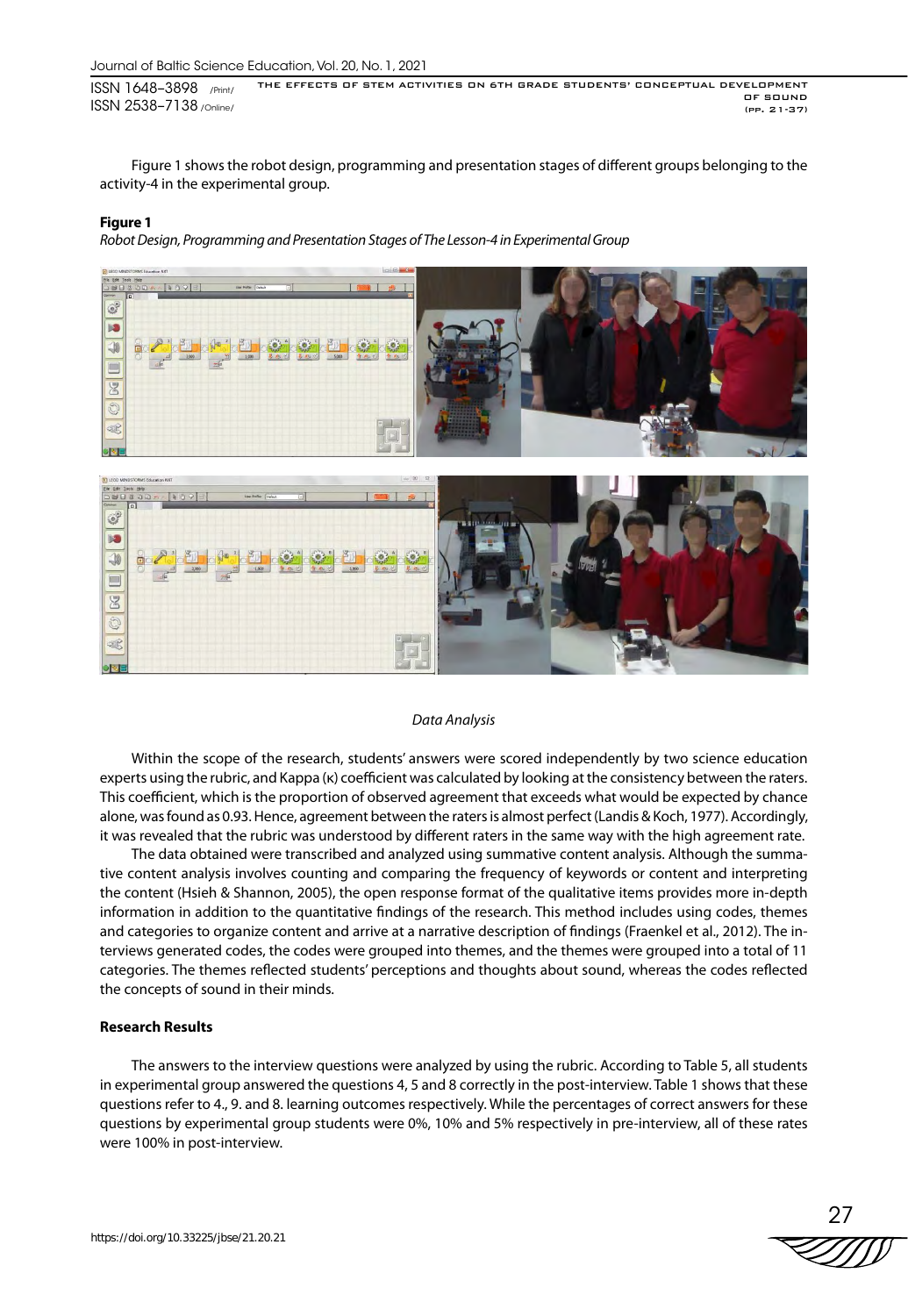# **Table 5**

*Percentages of the Answers to the Interview Questions* 

|                           |                  |           |                                                       | $\%$             |                |                      |                  | $\%$                  |                  |  |
|---------------------------|------------------|-----------|-------------------------------------------------------|------------------|----------------|----------------------|------------------|-----------------------|------------------|--|
| Question                  | Answer           | Test      | Question<br>Control<br>Experimental<br>Group<br>group |                  | Answer         | Test                 | Control<br>group | Experimental<br>group |                  |  |
|                           | Correct          | pre       | 5                                                     | 10               |                |                      | pre              | 15                    | 10               |  |
|                           |                  | post      | 20                                                    | 70               |                | Correct              | post             | 20                    | 95               |  |
| $\mathbf{1}$              | Partially        | pre       | 55                                                    | 50               | $\overline{7}$ | Partially            | pre              | 35                    | 45               |  |
|                           | correct          | post      | 55                                                    | 25               |                | correct              | post             | 55                    | 5                |  |
|                           |                  | pre       | 40                                                    | 40               |                | Incorrect            | pre              | 50                    | 45               |  |
|                           | Incorrect        | post      | 25                                                    | 5                |                |                      | post             | 25                    | $\boldsymbol{0}$ |  |
|                           |                  | pre       | 25                                                    | 30               |                |                      | pre              | 15                    | 5                |  |
|                           | Correct          | post      | 30                                                    | 90               |                | Correct              | post             | 15                    | 100              |  |
|                           | Partially        | pre       | 60                                                    | $40\,$           |                | Partially            | pre              | 35                    | 30               |  |
| $\overline{2}$            | correct          | post      | 55                                                    | 10               | 8              | correct              | post             | 45                    | $\boldsymbol{0}$ |  |
|                           | pre              | 15        | 30                                                    |                  |                | pre                  | 50               | 65                    |                  |  |
| Incorrect                 | post             | 15        | $\boldsymbol{0}$                                      |                  | Incorrect      | post                 | 40               | $\mathbf 0$           |                  |  |
|                           |                  | pre       | 15                                                    | $\boldsymbol{0}$ | 9              |                      | pre              | 0                     | 5                |  |
|                           | Correct          | post      | $30\,$                                                | 90               |                | Correct              | post             | 15                    | 75               |  |
| $\sqrt{3}$                | Partially        | pre       | 60                                                    | 80               |                | Partially<br>correct | pre              | 55                    | 45               |  |
|                           | correct          | post      | 55                                                    | $10$             |                |                      | post             | $70\,$                | 25               |  |
|                           |                  | pre       | 25                                                    | 20               |                |                      | pre              | 45                    | 50               |  |
|                           | Incorrect        | post      | 15                                                    | $\boldsymbol{0}$ |                | Incorrect            | post             | 15                    | $\boldsymbol{0}$ |  |
|                           |                  | pre       | 10                                                    | $\boldsymbol{0}$ |                |                      | pre              | 5                     | $\boldsymbol{0}$ |  |
|                           | Correct          | post      | 15                                                    | 100              |                | Correct              | post             | 25                    | 95               |  |
| Partially<br>4<br>correct |                  | pre       | 10                                                    | 15               |                | Partially            | pre              | 35                    | 30               |  |
|                           | post             | 20        | $\boldsymbol{0}$                                      | 10               | correct        | post                 | 15               | 5                     |                  |  |
|                           |                  | pre       | 80                                                    | 85               |                |                      | pre              | 60                    | 70               |  |
|                           | Incorrect        | post      | 65                                                    | $\pmb{0}$        | Incorrect      |                      | post             | 60                    | $\boldsymbol{0}$ |  |
|                           |                  | pre       | 25                                                    | 10               |                |                      | pre              | 5                     | $\boldsymbol{0}$ |  |
|                           | Correct          | post      | 35                                                    | 100              |                | Correct              | post             | 10                    | 90               |  |
|                           | Partially        | pre       | 20                                                    | 20               |                | Partially            | pre              | 65                    | 45               |  |
| 5                         | $\mbox{correct}$ | post      | 30                                                    | 0                | 11             | $\mbox{correct}$     | post             | 65                    | 10               |  |
|                           |                  | pre       | 55                                                    | 70               |                |                      | pre              | 30                    | 55               |  |
|                           | Incorrect        | post      | 35                                                    | $\boldsymbol{0}$ |                | Incorrect            | post             | 25                    | $\pmb{0}$        |  |
|                           |                  | pre       | 10                                                    | 5                |                |                      |                  |                       |                  |  |
|                           | Correct          | post      | 30                                                    | 80               |                |                      |                  |                       |                  |  |
|                           | Partially        | pre       | 80                                                    | 80               |                |                      |                  |                       |                  |  |
| 6                         | correct          | post      | $50\,$                                                | 20               |                |                      |                  |                       |                  |  |
|                           |                  | pre       | 10                                                    | 15               |                |                      |                  |                       |                  |  |
|                           |                  | Incorrect | post                                                  | 20               | $\pmb{0}$      |                      |                  |                       |                  |  |

Table 5 shows that the percentage of correct answers increased for all questions for experimental group. Accordingly, conceptual understanding level of the students in experimental group increased relatively more

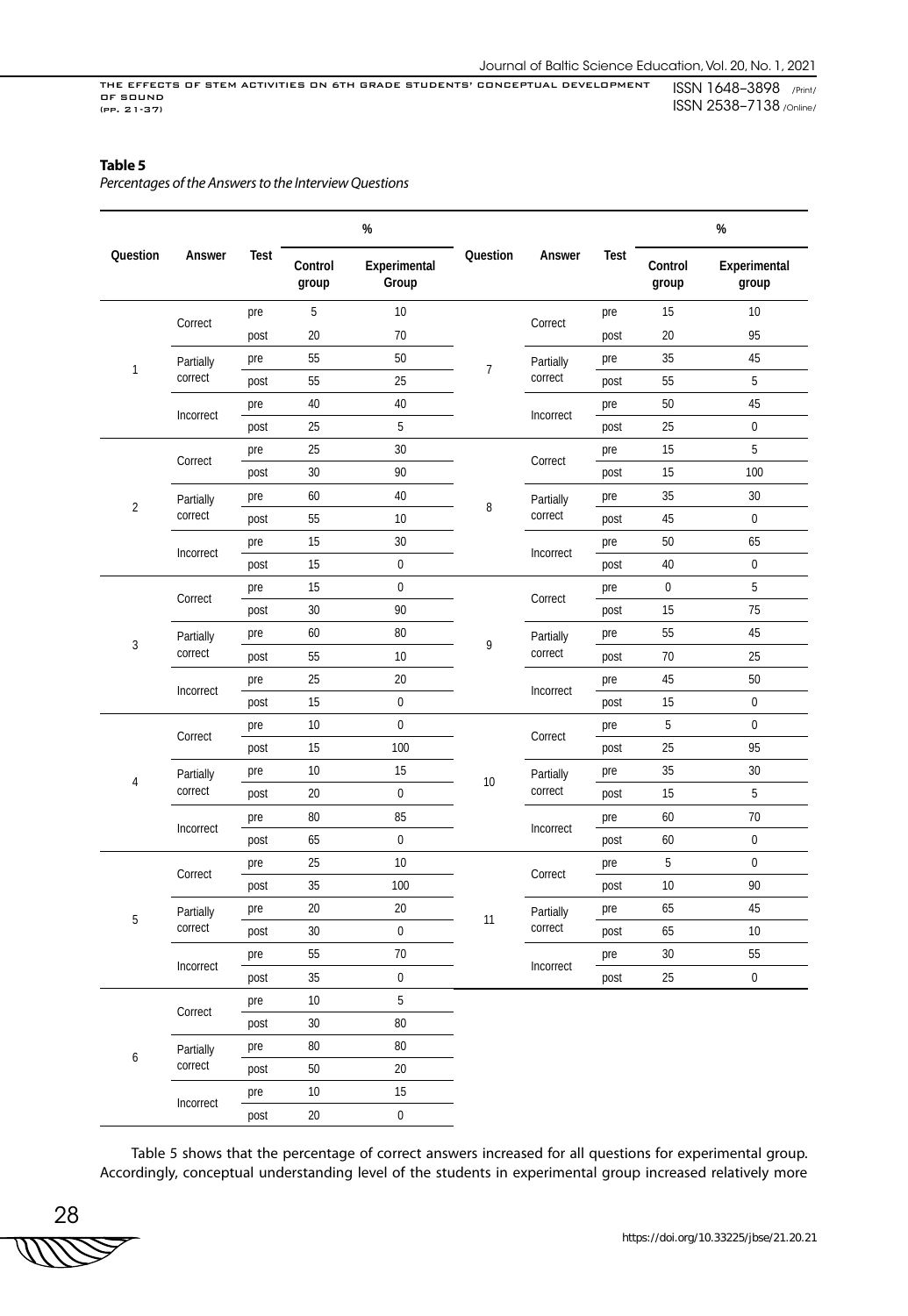than the control group students. In post-interview, experimental group students gave incorrect answer only to the first question and this rate was 5%. For control group, while the percentage of correct answers of all questions increased, the percentage of incorrect answers of question-6 also increased slightly. In terms of the differences between pre- and post-interviews, the experimental group students' conceptual changes in sound were much more positive than control group students.

As a result of content analysis, 11 categories were obtained: 1) propagation of sound, 2) reflection of sound, 3) echo formation, 4) technological applications of sound reflection, 5) sound propagation-solid environment, 6) loudness of sound, 7) absorption of sound, 8) Materials used in sound insulation and acoustic applications, 9) encounter of sound with matter, 10) acoustic applications, 11) echo problems in closed spaces. There were 21 themes and 81 codes belonging to these categories. The themes and codes for each category are given in Table 6. Each percentage value belongs to a group of 20 students.

# **Table 6**

*Generated Categories, Themes and Codes*

| C<br>45<br>60<br>through waves<br>E<br>45<br>100<br>$\mathcal{C}$<br>25<br>20<br>through vibrations<br>E<br>15<br>10<br>С<br>15<br>10<br>How sound propagates<br>through reflection<br>5<br>E<br>0<br>С<br>15<br>0<br>Linear<br>E<br>10<br>$\Omega$<br>C<br>15<br>30<br>1. Propagation of sound<br>No idea<br>E<br>25<br>$\Omega$<br>C<br>20<br>60<br>in all directions (from source)<br>E<br>85<br>25<br>$\mathcal{C}$<br>15<br>10<br>Direction of propagation of<br>one way (forward)<br>the sound<br>E<br>15<br>$\overline{0}$<br>C<br>65<br>30<br>No idea<br>E<br>15<br>60<br>Waves formed by drops of water dripping into a puddle/<br>$\mathcal{C}$<br>5<br>20<br>throwing something into a puddle<br>E<br>10<br>70<br>C<br>5<br>5<br>Spreading of siren of ambulance/ oxygen everywhere<br>E<br>$\overline{0}$<br>20<br>Analogy<br>5<br>C<br>5<br>Sea waves<br>E<br>10<br>5<br>$\mathcal{C}$<br>85<br>70<br>No idea<br>E<br>5<br>80<br>C<br>85<br>60<br>Sound is reflected.<br>E<br>55<br>100<br>C<br>10<br>5<br>Sound is/ is not reflected<br>Sound is not reflected.<br>2. Reflection of sound<br>E<br>5<br>0<br>$\overline{C}$<br>30<br>10<br>No idea<br>E<br>40<br>$\overline{0}$<br>$\mathsf{C}$<br>10<br>20<br>By hitting an obstacle/ item/ wall<br>E<br>45<br>30<br>С<br>10<br>10<br>How sound is reflected<br>By hitting a hard and smooth obstacle<br>E<br>0<br>15<br>С<br>70<br>80<br>No idea<br>E<br>70<br>40 | Category | <b>Theme</b> | Codes | Group | pre<br>(%) | post<br>$(\%)$ |
|----------------------------------------------------------------------------------------------------------------------------------------------------------------------------------------------------------------------------------------------------------------------------------------------------------------------------------------------------------------------------------------------------------------------------------------------------------------------------------------------------------------------------------------------------------------------------------------------------------------------------------------------------------------------------------------------------------------------------------------------------------------------------------------------------------------------------------------------------------------------------------------------------------------------------------------------------------------------------------------------------------------------------------------------------------------------------------------------------------------------------------------------------------------------------------------------------------------------------------------------------------------------------------------------------------------------------------------------------------------------------------------------------------------------------------|----------|--------------|-------|-------|------------|----------------|
|                                                                                                                                                                                                                                                                                                                                                                                                                                                                                                                                                                                                                                                                                                                                                                                                                                                                                                                                                                                                                                                                                                                                                                                                                                                                                                                                                                                                                                  |          |              |       |       |            |                |
|                                                                                                                                                                                                                                                                                                                                                                                                                                                                                                                                                                                                                                                                                                                                                                                                                                                                                                                                                                                                                                                                                                                                                                                                                                                                                                                                                                                                                                  |          |              |       |       |            |                |
|                                                                                                                                                                                                                                                                                                                                                                                                                                                                                                                                                                                                                                                                                                                                                                                                                                                                                                                                                                                                                                                                                                                                                                                                                                                                                                                                                                                                                                  |          |              |       |       |            |                |
|                                                                                                                                                                                                                                                                                                                                                                                                                                                                                                                                                                                                                                                                                                                                                                                                                                                                                                                                                                                                                                                                                                                                                                                                                                                                                                                                                                                                                                  |          |              |       |       |            |                |
|                                                                                                                                                                                                                                                                                                                                                                                                                                                                                                                                                                                                                                                                                                                                                                                                                                                                                                                                                                                                                                                                                                                                                                                                                                                                                                                                                                                                                                  |          |              |       |       |            |                |
|                                                                                                                                                                                                                                                                                                                                                                                                                                                                                                                                                                                                                                                                                                                                                                                                                                                                                                                                                                                                                                                                                                                                                                                                                                                                                                                                                                                                                                  |          |              |       |       |            |                |
|                                                                                                                                                                                                                                                                                                                                                                                                                                                                                                                                                                                                                                                                                                                                                                                                                                                                                                                                                                                                                                                                                                                                                                                                                                                                                                                                                                                                                                  |          |              |       |       |            |                |
|                                                                                                                                                                                                                                                                                                                                                                                                                                                                                                                                                                                                                                                                                                                                                                                                                                                                                                                                                                                                                                                                                                                                                                                                                                                                                                                                                                                                                                  |          |              |       |       |            |                |
|                                                                                                                                                                                                                                                                                                                                                                                                                                                                                                                                                                                                                                                                                                                                                                                                                                                                                                                                                                                                                                                                                                                                                                                                                                                                                                                                                                                                                                  |          |              |       |       |            |                |
|                                                                                                                                                                                                                                                                                                                                                                                                                                                                                                                                                                                                                                                                                                                                                                                                                                                                                                                                                                                                                                                                                                                                                                                                                                                                                                                                                                                                                                  |          |              |       |       |            |                |
|                                                                                                                                                                                                                                                                                                                                                                                                                                                                                                                                                                                                                                                                                                                                                                                                                                                                                                                                                                                                                                                                                                                                                                                                                                                                                                                                                                                                                                  |          |              |       |       |            |                |
|                                                                                                                                                                                                                                                                                                                                                                                                                                                                                                                                                                                                                                                                                                                                                                                                                                                                                                                                                                                                                                                                                                                                                                                                                                                                                                                                                                                                                                  |          |              |       |       |            |                |
|                                                                                                                                                                                                                                                                                                                                                                                                                                                                                                                                                                                                                                                                                                                                                                                                                                                                                                                                                                                                                                                                                                                                                                                                                                                                                                                                                                                                                                  |          |              |       |       |            |                |
|                                                                                                                                                                                                                                                                                                                                                                                                                                                                                                                                                                                                                                                                                                                                                                                                                                                                                                                                                                                                                                                                                                                                                                                                                                                                                                                                                                                                                                  |          |              |       |       |            |                |
|                                                                                                                                                                                                                                                                                                                                                                                                                                                                                                                                                                                                                                                                                                                                                                                                                                                                                                                                                                                                                                                                                                                                                                                                                                                                                                                                                                                                                                  |          |              |       |       |            |                |
|                                                                                                                                                                                                                                                                                                                                                                                                                                                                                                                                                                                                                                                                                                                                                                                                                                                                                                                                                                                                                                                                                                                                                                                                                                                                                                                                                                                                                                  |          |              |       |       |            |                |
|                                                                                                                                                                                                                                                                                                                                                                                                                                                                                                                                                                                                                                                                                                                                                                                                                                                                                                                                                                                                                                                                                                                                                                                                                                                                                                                                                                                                                                  |          |              |       |       |            |                |
|                                                                                                                                                                                                                                                                                                                                                                                                                                                                                                                                                                                                                                                                                                                                                                                                                                                                                                                                                                                                                                                                                                                                                                                                                                                                                                                                                                                                                                  |          |              |       |       |            |                |
|                                                                                                                                                                                                                                                                                                                                                                                                                                                                                                                                                                                                                                                                                                                                                                                                                                                                                                                                                                                                                                                                                                                                                                                                                                                                                                                                                                                                                                  |          |              |       |       |            |                |
|                                                                                                                                                                                                                                                                                                                                                                                                                                                                                                                                                                                                                                                                                                                                                                                                                                                                                                                                                                                                                                                                                                                                                                                                                                                                                                                                                                                                                                  |          |              |       |       |            |                |
|                                                                                                                                                                                                                                                                                                                                                                                                                                                                                                                                                                                                                                                                                                                                                                                                                                                                                                                                                                                                                                                                                                                                                                                                                                                                                                                                                                                                                                  |          |              |       |       |            |                |
|                                                                                                                                                                                                                                                                                                                                                                                                                                                                                                                                                                                                                                                                                                                                                                                                                                                                                                                                                                                                                                                                                                                                                                                                                                                                                                                                                                                                                                  |          |              |       |       |            |                |
|                                                                                                                                                                                                                                                                                                                                                                                                                                                                                                                                                                                                                                                                                                                                                                                                                                                                                                                                                                                                                                                                                                                                                                                                                                                                                                                                                                                                                                  |          |              |       |       |            |                |
|                                                                                                                                                                                                                                                                                                                                                                                                                                                                                                                                                                                                                                                                                                                                                                                                                                                                                                                                                                                                                                                                                                                                                                                                                                                                                                                                                                                                                                  |          |              |       |       |            |                |
|                                                                                                                                                                                                                                                                                                                                                                                                                                                                                                                                                                                                                                                                                                                                                                                                                                                                                                                                                                                                                                                                                                                                                                                                                                                                                                                                                                                                                                  |          |              |       |       |            |                |
|                                                                                                                                                                                                                                                                                                                                                                                                                                                                                                                                                                                                                                                                                                                                                                                                                                                                                                                                                                                                                                                                                                                                                                                                                                                                                                                                                                                                                                  |          |              |       |       |            |                |
|                                                                                                                                                                                                                                                                                                                                                                                                                                                                                                                                                                                                                                                                                                                                                                                                                                                                                                                                                                                                                                                                                                                                                                                                                                                                                                                                                                                                                                  |          |              |       |       |            |                |
|                                                                                                                                                                                                                                                                                                                                                                                                                                                                                                                                                                                                                                                                                                                                                                                                                                                                                                                                                                                                                                                                                                                                                                                                                                                                                                                                                                                                                                  |          |              |       |       |            |                |
|                                                                                                                                                                                                                                                                                                                                                                                                                                                                                                                                                                                                                                                                                                                                                                                                                                                                                                                                                                                                                                                                                                                                                                                                                                                                                                                                                                                                                                  |          |              |       |       |            |                |
|                                                                                                                                                                                                                                                                                                                                                                                                                                                                                                                                                                                                                                                                                                                                                                                                                                                                                                                                                                                                                                                                                                                                                                                                                                                                                                                                                                                                                                  |          |              |       |       |            |                |
|                                                                                                                                                                                                                                                                                                                                                                                                                                                                                                                                                                                                                                                                                                                                                                                                                                                                                                                                                                                                                                                                                                                                                                                                                                                                                                                                                                                                                                  |          |              |       |       |            |                |
|                                                                                                                                                                                                                                                                                                                                                                                                                                                                                                                                                                                                                                                                                                                                                                                                                                                                                                                                                                                                                                                                                                                                                                                                                                                                                                                                                                                                                                  |          |              |       |       |            |                |
|                                                                                                                                                                                                                                                                                                                                                                                                                                                                                                                                                                                                                                                                                                                                                                                                                                                                                                                                                                                                                                                                                                                                                                                                                                                                                                                                                                                                                                  |          |              |       |       |            |                |
|                                                                                                                                                                                                                                                                                                                                                                                                                                                                                                                                                                                                                                                                                                                                                                                                                                                                                                                                                                                                                                                                                                                                                                                                                                                                                                                                                                                                                                  |          |              |       |       |            |                |
|                                                                                                                                                                                                                                                                                                                                                                                                                                                                                                                                                                                                                                                                                                                                                                                                                                                                                                                                                                                                                                                                                                                                                                                                                                                                                                                                                                                                                                  |          |              |       |       |            |                |
|                                                                                                                                                                                                                                                                                                                                                                                                                                                                                                                                                                                                                                                                                                                                                                                                                                                                                                                                                                                                                                                                                                                                                                                                                                                                                                                                                                                                                                  |          |              |       |       |            |                |

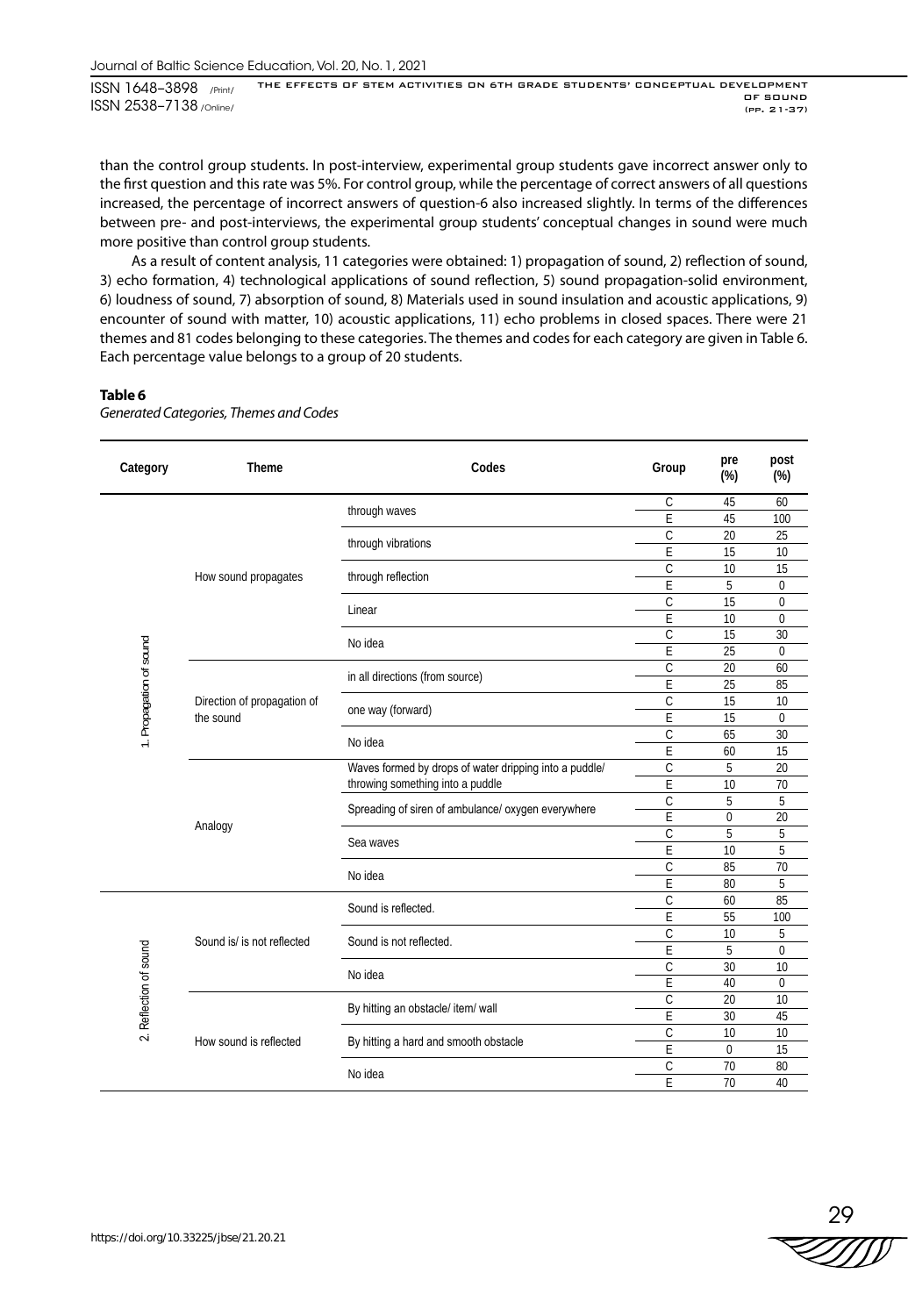| Category                                          | Theme                          | Codes                                                                                         | Group             | pre<br>$(\%)$  | post<br>$(\%)$ |
|---------------------------------------------------|--------------------------------|-----------------------------------------------------------------------------------------------|-------------------|----------------|----------------|
|                                                   |                                | When the sound strikes                                                                        | C                 | 35             | 45             |
|                                                   | How an echo occurs             |                                                                                               | E                 | 75             | 80             |
|                                                   |                                | As a result of sound reflection                                                               | C                 | 15             | 10             |
|                                                   |                                |                                                                                               | E<br>$\mathsf C$  | 0<br>5         | 60<br>5        |
| Echo formation                                    |                                | When the sound hits a material at least 17 meters away and<br>returns                         | E                 | 0              | 10             |
|                                                   |                                |                                                                                               | $\mathcal{C}$     | 30             | 20             |
|                                                   |                                | No idea                                                                                       | E                 | 5              | 5              |
|                                                   |                                |                                                                                               | $\mathsf C$       | 55             | 50             |
| $\vec{S}$                                         |                                | Echoes in an empty room/ a closed area/ a bathroom                                            | E                 | 75             | 80             |
|                                                   | Example                        | Echoes in a cave/ mountain                                                                    | $\mathsf{C}$      | 20             | 30             |
|                                                   |                                |                                                                                               | E                 | 15             | 15             |
|                                                   |                                | No idea                                                                                       | C                 | 25             | 20             |
|                                                   |                                |                                                                                               | E                 | 10             | 5              |
|                                                   |                                | Sonar                                                                                         | $\mathsf{C}$      | 15             | 55             |
|                                                   |                                |                                                                                               | E                 | 15             | 100            |
|                                                   |                                | Ultrasound device                                                                             | C                 | 10             | 50             |
|                                                   | Technological devices and      |                                                                                               | E                 | 5              | 95             |
|                                                   | equipment                      | Telephone/ tablet/ voice recorder/ loudspeaker/ head-<br>phones/ hailer/ microphone/ computer | C                 | 5              | 15             |
|                                                   |                                |                                                                                               | E                 | 10             | 0              |
|                                                   |                                | No idea                                                                                       | $\mathsf{C}$      | 70             | 45             |
|                                                   |                                |                                                                                               | E                 | 70             | $\overline{0}$ |
|                                                   |                                | Field of medicine                                                                             | C                 | 10             | 50             |
| 4. Technological applications of sound reflection |                                |                                                                                               | E<br>$\mathsf{C}$ | 5              | 95<br>30       |
|                                                   | Areas of usage                 | Marine                                                                                        | E                 | 15<br>10       | 100            |
|                                                   |                                | Fishing                                                                                       | C                 | 15             | 30             |
|                                                   |                                |                                                                                               | E                 | $\overline{0}$ | 100            |
|                                                   |                                | Mining                                                                                        | $\mathsf C$       | 5              | 10             |
|                                                   |                                |                                                                                               | E                 | 10             | 35             |
|                                                   |                                | No idea                                                                                       | $\mathsf C$       | 70             | $\overline{0}$ |
|                                                   |                                |                                                                                               | E                 | 75             | $\overline{0}$ |
|                                                   |                                |                                                                                               | $\mathsf C$       | 40             | 50             |
|                                                   |                                | Granular materials                                                                            | E                 | 20             | 100            |
|                                                   |                                | Speak loudly                                                                                  | $\mathsf C$       | 20             | 5              |
|                                                   | Necessary condition for the    |                                                                                               | E                 | 20             | $\mathbf 0$    |
|                                                   | propagation of sound           | Nongranular materials/ vacuum/ space                                                          | C                 | 10             | 5              |
|                                                   |                                |                                                                                               | E                 | 5              | 0              |
|                                                   |                                | No idea                                                                                       | $\mathcal{C}$     | 30             | 20             |
|                                                   |                                |                                                                                               | F                 | 65             | 0              |
| Sound propagation-solid environment               | Reason                         | Transmission of sound by vibration of the airborne particles                                  | C<br>E            | 10             | 50             |
|                                                   |                                |                                                                                               | $\overline{C}$    | 20<br>5        | 100<br>15      |
| ιó.                                               | Example                        | the alarm clock inside the deflated bell jar                                                  | E                 | 10             | 85             |
|                                                   |                                |                                                                                               | $\mathsf C$       | 40             | 45             |
|                                                   |                                | in front of the obstacle                                                                      | E                 | 45             | 100            |
|                                                   | The side with the higher loud- |                                                                                               | $\mathsf C$       | 15             | 5              |
|                                                   | ness of sound                  | behind the obstacle                                                                           | E                 | 10             | 0              |
| 6. Loudness of sound                              |                                |                                                                                               | $\mathbb C$       | 45             | 25             |
|                                                   |                                | No idea                                                                                       | $\mathsf E$       | 45             | 0              |
|                                                   |                                |                                                                                               | $\overline{C}$    | 30             | 45             |
|                                                   |                                | The sound is absorbed to some extent by the obstacle.                                         | E                 | 20             | 80             |
|                                                   | In front of the obstacle-rea-  | The sound source is in front of the obstacle.                                                 | $\mathsf C$       | 25             | 45             |
|                                                   | son                            |                                                                                               | $\mathsf E$       | 45             | 10             |
|                                                   |                                | The sound is reflected/ came back by hitting the obstacle.                                    | $\mathsf C$       | 45             | 10             |
|                                                   |                                | $\overline{E}$                                                                                | 35                | 10             |                |

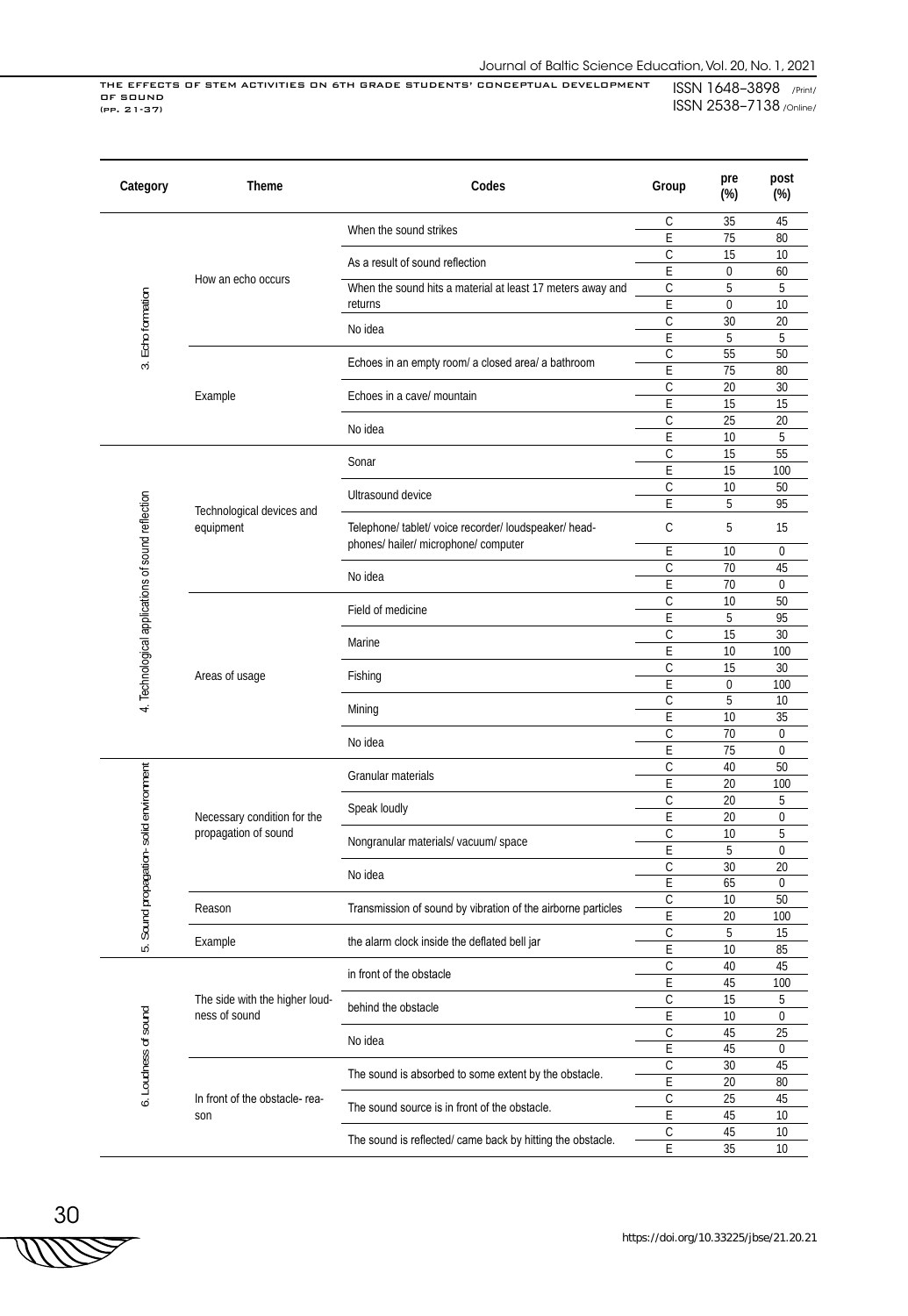| Category                          | <b>Theme</b>                                                                             | Codes                                                                                       | Group         | pre<br>$(\%)$    | post<br>$(\%)$    |
|-----------------------------------|------------------------------------------------------------------------------------------|---------------------------------------------------------------------------------------------|---------------|------------------|-------------------|
|                                   |                                                                                          | The sponge absorbs the sound more.                                                          | C             | 20               | 35                |
|                                   |                                                                                          |                                                                                             | E             | 25               | 60                |
|                                   |                                                                                          | Sponge is soft, while paper is hard.                                                        | С             | 5                | 10                |
|                                   |                                                                                          |                                                                                             | E             | 5                | 60                |
|                                   |                                                                                          | Sponge is a better insulating material than paper.                                          | С             | 20               | 20                |
|                                   | The reason why the sponge                                                                |                                                                                             | E             | 25<br>5          | 35<br>10          |
|                                   | transmits sound less than                                                                | Sponge is rough/ porous, whereas paper is smooth.                                           | С<br>E        | 5                | 20                |
|                                   | paper                                                                                    |                                                                                             |               |                  |                   |
| 7. Absorption of sound            |                                                                                          | The spaces between the particles of the sponge are<br>slightly more than that in the paper. | $\mathcal{C}$ | 5                | 5                 |
|                                   |                                                                                          |                                                                                             | E             | 5                | 0                 |
|                                   |                                                                                          | The sponge is thicker than paper.                                                           | C             | 20               | 0                 |
|                                   |                                                                                          |                                                                                             | E<br>C        | 15<br>35         | 0<br>20           |
|                                   |                                                                                          | No idea                                                                                     | E             | 25               | $\mathbf 0$       |
|                                   |                                                                                          |                                                                                             | C             | 20               | 35                |
|                                   |                                                                                          | rough                                                                                       | E             | 10               | 90                |
|                                   |                                                                                          |                                                                                             | C             | 20               | 20                |
|                                   | Properties of the materials                                                              | Soft                                                                                        | E             | 5                | 95                |
|                                   | used in sound insulation and                                                             | Smooth                                                                                      | С             | 20               | 5                 |
|                                   | Materials used in sound insulation and<br>acoustic applications<br>acoustic applications |                                                                                             | E             | 10               | 0                 |
|                                   |                                                                                          | No idea                                                                                     | C             | 50               | 40                |
|                                   |                                                                                          |                                                                                             | E             | 55               | 5                 |
|                                   |                                                                                          | to absorb sound                                                                             | С             | 40               | 55                |
|                                   |                                                                                          |                                                                                             | E             | 45               | 95                |
|                                   | Reason                                                                                   | to prevent echo formation                                                                   | C             | $\boldsymbol{0}$ | 15                |
| $\infty$                          |                                                                                          | to provide a more uniform sound propagation                                                 | E             | 5                | 90                |
|                                   |                                                                                          |                                                                                             | C<br>E        | 25<br>15         | 10<br>$\mathbf 0$ |
|                                   |                                                                                          | Reflection/ echo occurs                                                                     | C             | 50               | 65                |
|                                   |                                                                                          |                                                                                             | E             | 35               | 100               |
|                                   |                                                                                          |                                                                                             | C             | 15               | 40                |
|                                   |                                                                                          | If the material is rough, the sound is absorbed.                                            | Ε             |                  |                   |
|                                   |                                                                                          |                                                                                             |               | 30               | 80                |
|                                   |                                                                                          | If the material is soft, the sound is absorbed.                                             | C             | 0                | 15                |
|                                   |                                                                                          |                                                                                             | E             | 0                | 85                |
|                                   | The result of sound-matter<br>interaction                                                | If the material is smooth, the sound is reflected/echoed.                                   | C<br>E        | 0<br>0           | 20<br>45          |
|                                   |                                                                                          |                                                                                             | $\mathsf C$   | 0                | 5                 |
| 9. Encounter of sound with matter |                                                                                          | Sound and matter collide.                                                                   | E             | 10               | 5                 |
|                                   |                                                                                          |                                                                                             | С             | 15               | 5                 |
|                                   |                                                                                          | Sound is transmitted.                                                                       | E             | 20               | 0                 |
|                                   |                                                                                          |                                                                                             |               | 70               |                   |
|                                   |                                                                                          | No idea                                                                                     | C             |                  | 40                |
|                                   |                                                                                          |                                                                                             | E             | 60               | 10                |
|                                   | The reason why the interac-                                                              | Shape of the material/ angle of incidence of the sound                                      | $\mathsf C$   | 85               | 80                |
|                                   | tion has different conse-                                                                | waves                                                                                       | Ε             | 85               | 25                |
|                                   | quences                                                                                  | Type/ properties of matter                                                                  | C             | 15               | 20                |
|                                   |                                                                                          | E                                                                                           | 15            | 75               |                   |

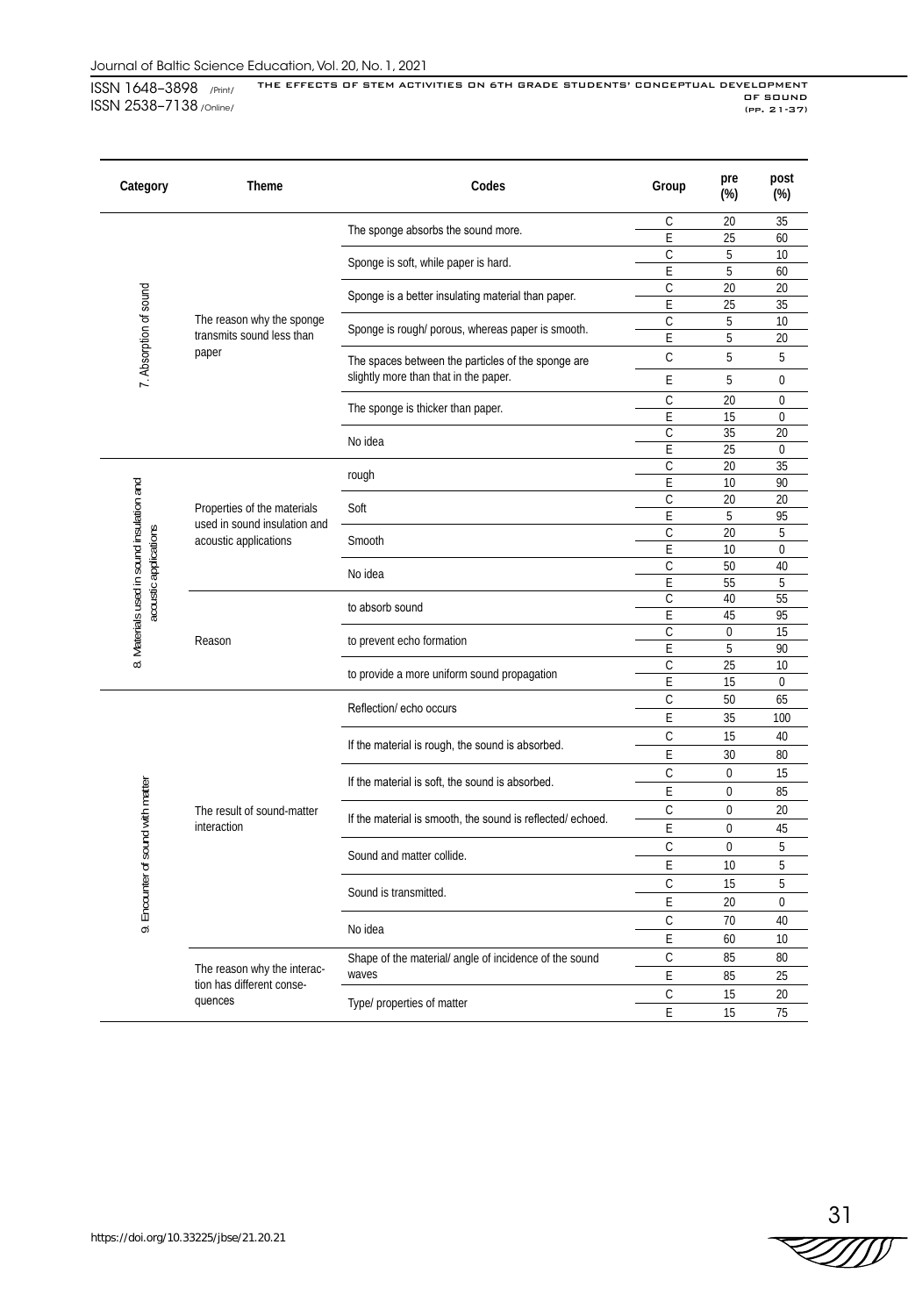| Category                           | <b>Theme</b>             | Codes                                                      | Group        | pre<br>$(\%)$ | post<br>$(\%)$ |
|------------------------------------|--------------------------|------------------------------------------------------------|--------------|---------------|----------------|
|                                    |                          |                                                            | C            | 15            | 5              |
|                                    |                          | Rough ceiling of the theater hall                          | E            | 0             | 55             |
|                                    |                          |                                                            | C            | 15            | 10             |
|                                    |                          | Soft ceiling of the theater hall                           | E            | 0             | 40             |
|                                    |                          | Domes of different sizes in mosques                        | С            | 0             | 10             |
|                                    | Examples of acoustic ap- |                                                            | Ε            | 10            | 30             |
|                                    | plications               | Stepped seating arrangement in theater and cinema          | $\mathsf{C}$ | 0             | 0              |
| 10. Acoustic applications          |                          | E                                                          | 0            | 35            |                |
|                                    |                          | Use of reflective plates in concert areas and theaters     | C            | 5             | 0              |
|                                    |                          |                                                            | E            | 5             | 5              |
|                                    |                          | No idea                                                    | C            | 50            | 60             |
|                                    |                          |                                                            | E            | 40            | $\Omega$       |
|                                    |                          | Use of sound-absorbing materials                           | C            | 10            | 40             |
|                                    |                          |                                                            | E            | 10            | 85             |
|                                    |                          | Narrowing the area                                         | $\mathsf{C}$ | 10            | 40             |
|                                    |                          |                                                            | E            | 25            | 5              |
|                                    |                          | Increasing the number of the belongings in the room/ place | C            | 20            | 35             |
|                                    | Solutions for the echo   |                                                            | E            | 30            | 5              |
| 11. Echo problems in closed spaces | problem                  | Speaking in a low voice                                    | C            | 10            | 0              |
|                                    |                          |                                                            | E            | 5             | 0              |
|                                    |                          | Covering the place with aluminum foil                      | C            | 5             | 0              |
|                                    |                          |                                                            | E            | 5             | $\Omega$       |
|                                    |                          | No idea                                                    | C            | 15            | 10             |
|                                    |                          |                                                            | Ε            | 25            | 0              |

Category-1 emerged from data analysis of the first interview question. As can be seen in Table 6, according to the findings, the majority of the students thought that the sound is propagated in waves. As a result of teaching practices, the number of students explaining sound propagation with this code increased in both groups. As a remarkable finding, it was observed that all the students in experimental group had the knowledge that the sound propagated waves during the post-interviews. Moreover, in pre-interview, more than half of the students did not know the direction of sound propagation. However, in post-interviews, 85% of students in experimental group and 60% of students in control group had the knowledge that the sound was propagated in all directions. The findings revealed that almost all of the students could not make an analogy about the propagation of sound in pre-interviews. In post-interviews, it was seen that only 20% of students in control group and 70% of students in experimental group resembled the propagation of sound to the image that occurred when water dropped, or stones were thrown into the pond.

Category-2 emerged from data analysis of the second question. While 60% of students in control group gave the correct answer *"Sound is reflected"* to the first theme in pre-interview, this ratio increased to 85% in postinterview. In parallel, 55% of students in experimental group gave the same answer in pre-interview and all of them in post-interview. On the other hand, when the codes regarding how the sound is reflected were examined, it was seen that the majority of the students in control group were abstainers in both pre- and post-interviews. In post-interview, 40% of students in experimental group were abstainers, whereas 45% of them stated that sound was reflected when it encountered an obstacle, material or wall.

Category-3 emerged from data analysis of the third question. The students who answered the first theme correctly stated that *"Echo occurs as a result of sound reflection."* In both pre- and post-interviews, most of the students stated that echo was caused by strike of sound. In post-interview, 10% of students in control group and 60% of students in experimental group stated that the echo was the result of sound reflection. In the second theme, approximately half of both group of students gave examples of echo formation in an empty room, in a closed space or in the bathroom.

Category-4 emerged from data analysis of the fourth question. Almost none of the students could give an example to the tools produced by using the reflection of sound in pre-interview. In post-interview, all of the stu-

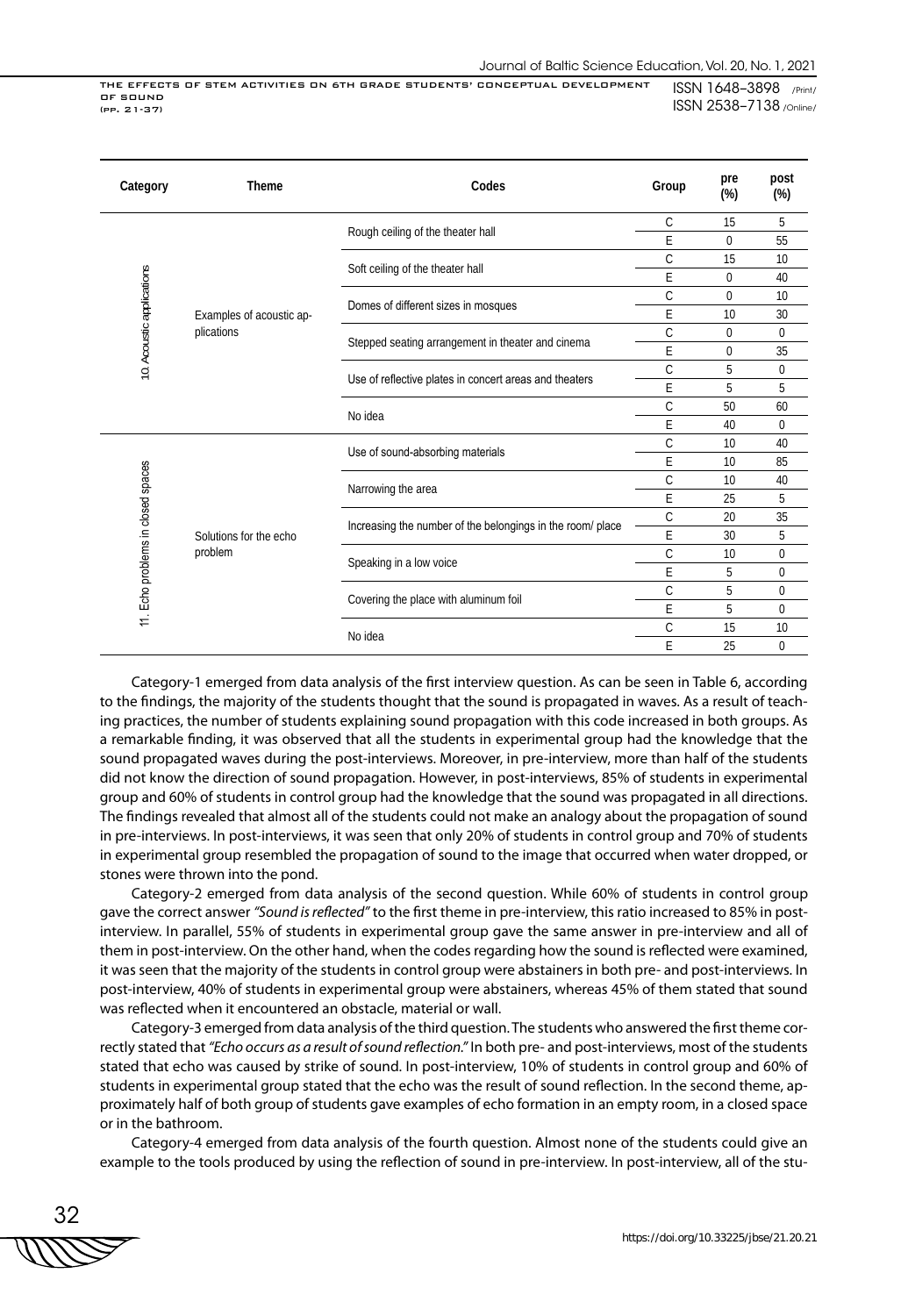dents in experimental group gave sonar and 95% of them gave ultrasound device as an example. On the other hand, almost half of the students in control group were able to give these examples. S8, a student who answered this question correctly said that *"In a sonar or an ultrasound, sound waves strike an object and return. Thus, we estimate the existence, location and shape of the object."* In post-interview, all students in experimental group gave marine and fishing, 95% of them gave field of medicine and 35% gave mining as examples. In the control group, the number of students who gave these examples is less. S16, who answered fourth question partially correct, stated that *"We find lost ships or mines with the device that sends sound waves into the water."* S27, who gave wrong answer expressed her thoughts as *"The technologies produced by using the reflection of sound are electronic devices like telephone, tablet and voice recorder."*

Category-5 emerged from data analysis of the fifth question. S12, who answered this interview question correctly, gave the answer *"The most important condition for the propagation of sound is the solid environment. Because sound is produced through vibration of the air particles. Therefore, sound does not travel in space."* All of the students in experimental group and half of the students in control group associated the propagation of sound with the solid environment in post-interview. One of the students exemplified this situation as *"We can't hear the alarm clock inside the deflated bell jar."*

Category-6 emerged from data analysis of the sixth question. S7 answered this interview question correctly and stated that *"Loudness of sound is higher in front of the obstacle. Because when it encounters an obstacle, the sound is absorbed and the loudness decreases."* Also, S9 said that *"Loudness of sound is higher in front of the obstacle. Because sound strikes and comes back; that is reflected."* In the pre-interview, only 40% of students in control group and 45% of students in experimental group thought that the sound loudness was higher in front of the obstacle, while this rate increased to 45% and 80% in control and experimental groups, respectively in post-interview.

Category-7 emerged from data analysis of the seventh question. The students who answered this question correctly, expressed their thoughts as *"Since sponge is soft and rough, it absorbs the sound."* and *"Since paper is smooth, it absorbs the sound less."* S3 and S37, the students who gave a partially correct answer, stated that *"Since sponge is soft and paper is hard, the sponge transmits the sound less than the paper."* and *"Since the sponge is an insulating material, it transmits sound less."* respectively. When findings obtained in post-interviews are examined, it is seen that the students in experimental group have more accurate information than students in control group.

Category-8 emerged from data analysis of the eighth question. S7 and S11 who answered this question correctly expressed their thoughts as *"The materials used in sound insulation and acoustic applications are soft so that the sound is absorbed."* and *"Hard and smooth materials should be used to ensure the reflection of sound in acoustic applications."* In post-interview, 90% of students in experimental group thought that the materials used should be rough to ensure sound insulation, whereas only 35% of students in control group thought this. In addition, in the post-interview, 95% of students in experimental group and 55% of the students in control group stated that it was aimed to absorb sound in sound insulation.

Category-9 emerged from data analysis of the ninth question. The students who answered this interview question correctly gave the answers like *"Sound is absorbed, and loudness of sound is decreased when sound encounters a soft material."* and *"Sound is reflected, and echo may occur when sound encounters a smooth material."* The students who gave a partially correct answer mostly stated that *"Sound is transmitted or propagated when it encounters matter."* The students who answered this question wrong expressed their thoughts as 'Echo occurs when the sound encounters the matter.' and *"These events occur at different rates due to the shape or size of the material."* In the postinterviews, 75% of the students in experimental group and 20% of the students in control group gave the correct answer that the different results of this interaction stem from properties of the material.

Category-10 emerged from data analysis of the tenth question. S8 and S31, the students who answered this question correctly stated that *"With a stepped seating arrangement, the sound is heard better by echoing from stage to the seats on hard and smooth surfaces."* and *"The sound enters into 64 cubes in the dome of Süleymaniye Mosque and is reflected equally and returns to us."* respectively. S5 gave a partially correct answer and said that *"Sound insulation prevents sound from going out"*. S12 who gave the wrong answer expressed his thoughts as *"If we cover all the walls in the house with wallpaper, the wall reflects sound less since it became smooth."* In pre-interviews, the students in experimental group gave examples of acoustic applications as rough (55%) and soft (40%) ceiling of theater hall, domes of different sizes in mosques (30%), and use of reflective plates in concert areas and theaters (5%). On the other hand, the students in control group gave examples of acoustic applications as soft (10%) and rough (5%) ceiling of theater hall, and domes of different sizes in mosques (10%) in post-interviews. Additionally, while almost half of the students in both groups could not give examples of acoustic applications in pre-interview;

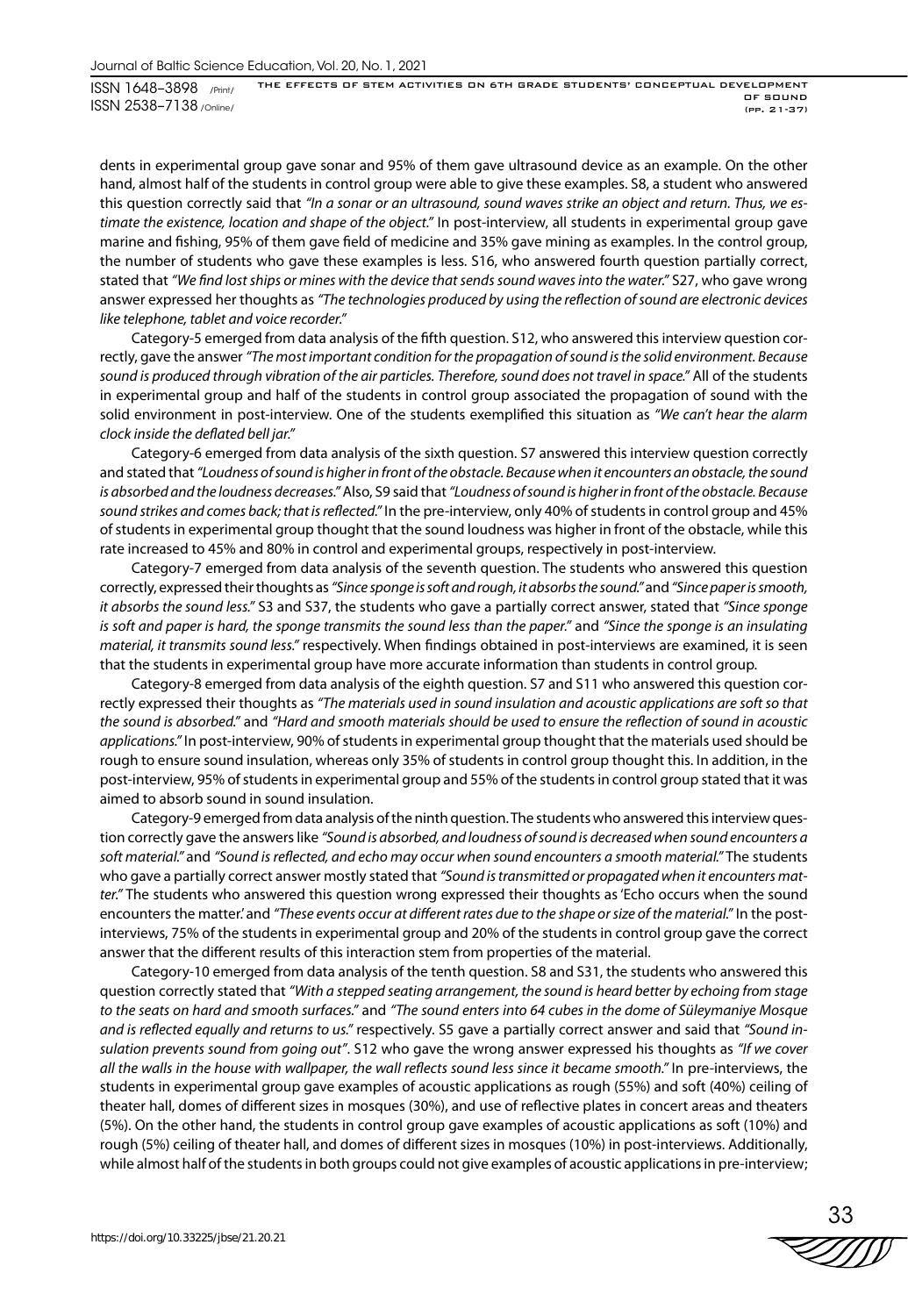60% of students in control group could not give any examples of acoustic applications in post-interview. In the experimental group, no one left this question unanswered.

Category-11 emerged from data analysis of the last question. S37 answered this question correctly and stated that *"The use of soft and rough materials in closed area prevents sound transmission and causes sound absorption. Thus, no echo occurs."* The students who gave completely correct answers consisted of 85% of experimental group and 40% of control group in post-interview. S13 gave a partially correct answer and expressed her thoughts as *"If sound insulation is made in a closed area, the echo does not occur."* S2 and S28 who gave wrong answers to this question stated that *"Echo formation is prevented by using aluminum foil indoors."* and *"Echo does not occur if you speak in a low voice in a closed area."* respectively.

#### **Discussion**

The results of the research provided an evidence on how engineering design process-oriented STEM activities enhanced the students' conceptual understanding levels on the physics of sound. As a result of content analysis, 11 categories including 21 themes and 81 codes were obtained in the research. It was seen that the conceptual understanding level of students in both experimental and control groups had been increased for each category. However, when the findings were analyzed, it was seen that the conceptual understanding of the students in experimental group has changed much more positively than the control group students. Accordingly, the students' learning about the topic of sound was more meaningful when they were able to interact with materials and make designs.

Wendell (2011) examined whether the 6-hour teaching activities developed in accordance with engineering design method for the production, transmission and characteristics of sound caused the change in 3rd and 4th grade students' ideas about sound. Some conclusions were reached through the content analysis of the data obtained from the interviews with the students. Students' ideas about sound production were divided into six categories in pre- and post-interviews. These categories were; additional physical evidence of process, vibration as process, movement as cause, static characteristics, human action, no answer or invented component. Students' ideas about sound transmission were divided into six categories in the pre- and post-interviews. These categories were: Sound transmitted via propagation of vibration, interactive role played by medium or matter, sound transmitted via action, sound transmitted as substance, only mentions medium or matter, no explanation of transmission. In Wendell's (2011) research, after the activities using engineering design method, students' thoughts about both production and propagation of the sound increased in terms of percentage of correct answers. In parallel with these findings, according to the results of the current research, when the differences between the pre- and post-interviews were examined, it was seen that conceptual understanding levels of the students in experimental group were more positive than the students in control group. Different from the research of Wendell (2011), current research included the activities that integrated the engineering design process with STEM, rather than just engineering design method, and also the number of activities and much more. Lastly, in the current research, for most of the themes, conceptual understanding level of the students in experimental group were increased much more than it was in the research of Wendell (2011). This result is meaningful since individuals have the ability to think in abstract ways after the age of 11 and the current research was conducted with 6th grade students with an average age of 12.

In the research of Gulhan and Sahin (2016), six engineering design process-oriented STEM activities regarding the topics of light, living beings and electricity were carried out in the experimental group during 12 weeks. The experimental group activities were carried out in groups, and the engineering design process steps that were followed were very similar to those developed by Hynes et al. (2011). The researchers concluded that STEM activities improved 5th grade students' conceptual understanding. Many other research studies that concluded engineering design process-oriented STEM activities positively affected students' success (Doppelt et al., 2008; Ercan & Sahin, 2015; Gulhan & Sahin, 2016; Wendell & Rogers, 2013). In these studies, written achievement tests consisting of multiple choice and/ or open-ended questions were preferred as an instrument for determining the student achievement. On the other hand, in the current research, open-ended questions were used verbally to examine the students' conceptual understanding in more detail. It was seen that the conceptual understanding of the students in experimental group has changed much more positively than the control group students. This situation is parallel to the findings obtained in the above-mentioned studies and shows that STEM activities are highly effective in increasing the success levels of the 6th grade students. The estimated reasons for this situation were discussed separately below.

Owing to the designs they made, the students in experimental group reached at least one scientific idea about sound at the end of each course. In the last lesson, the students developed a project by synthesizing all

34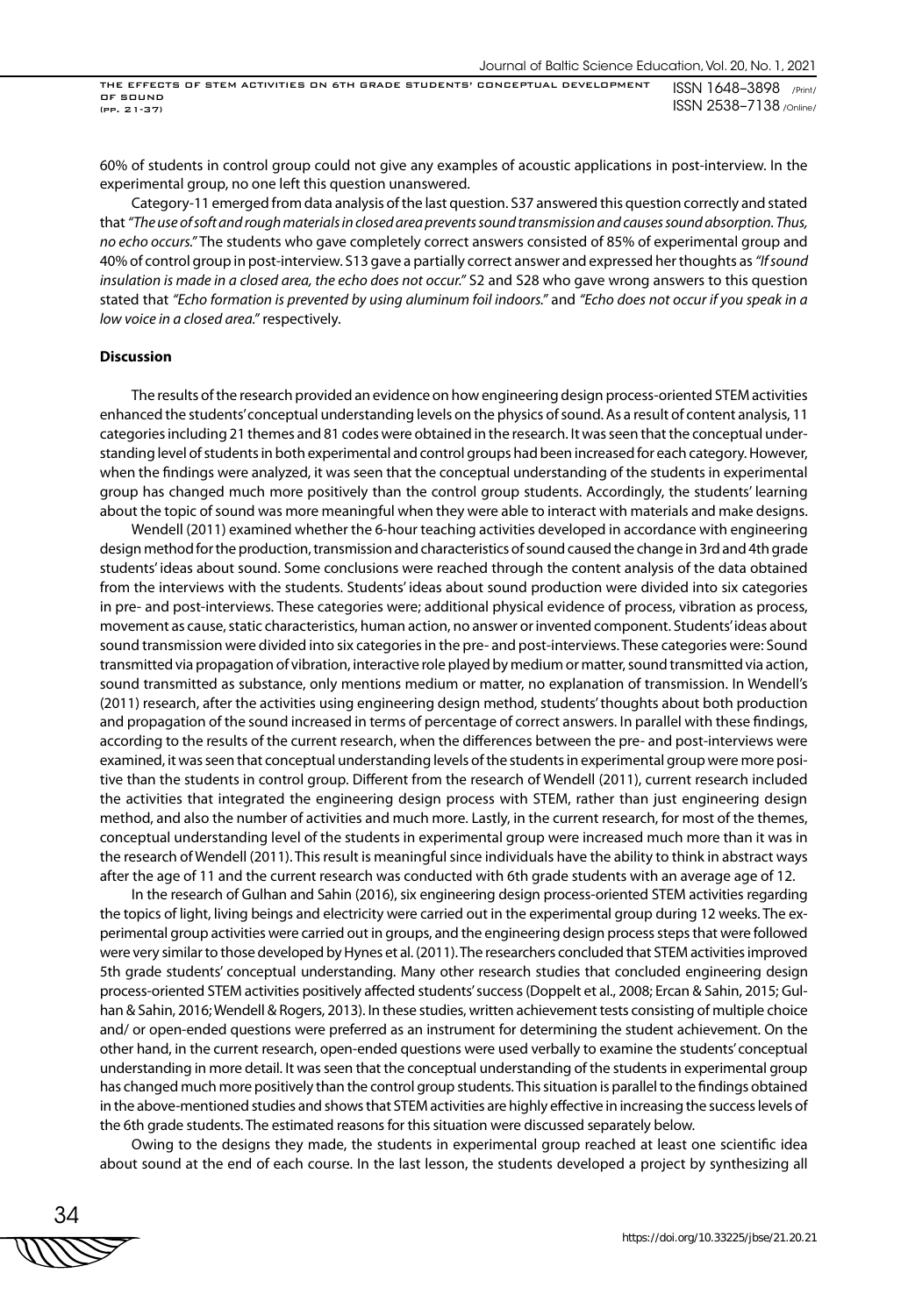Journal of Baltic Science Education, Vol. 20, No. 1, 2021

ISSN 1648–3898 /Print/ ISSN 2538–7138 /Online/ THE EFFECTS OF STEM ACTIVITIES ON 6TH GRADE STUDENTS' CONCEPTUAL DEVELOPMENT OF SOUND (pp. 21-37)

the scientific knowledge they had gained on the subject thus, they reinforced their learning. It is thought that the students' testing the prototypes they developed and improving their prototypes in line with the results they had, have a positive effect on their conceptual understanding. Gerlach (2012) stated that students need more than one chance to be successful and engineering design process-oriented science activities give them that chance (Ercan & Sahin, 2015).

It is known that the motivation of students working in collaborative groups increases and their success increases accordingly (Sung & Hwang, 2013). Considering that control group students sometimes work individually and sometimes in groups during the learning process while experimental group students always make their designs in groups to solve the problem, it is possible to conclude working in groups was effective in increasing the level of conceptual understanding.

The students in experimental group learned the subject by conducting various experiments and solving the problems in order to make the best design in the engineering design process. In this research, it is thought that one of the reasons why the students in experimental group were more successful is that most of their time they actively engaged in the experiments and designs in STEM activities since it is known that STEM promotes active learning and collaboration. On the other hand, in control group activities, a large part of the time was used to answer the questions in the workbook. Therefore, students in the control group were more passive throughout the process. According to Dale's (1969) Cone of Experience, the greater the number of sense organs used in the learning process, the greater the learning and the more information is likely to be retained. Accordingly, in the concretization of abstract concepts, the information obtained through the ways in which student is passive such as reading, listening and watching remain insufficient, this information can only be concretized through experience. In this sense, the fact that the students in the experimental group are more active in the learning process is an important factor in their conceptual development. In the research, the results revealed in detail that the success of the students who participated in integrated STEM activities is not a chance or coincidence.

## **Conclusions**

The advantages of the use of STEM activities in learning different science topics are well known, but this research focused on teaching physics of sound to the 6th grade students through engineering design processoriented integrated STEM activities, making it specific.

In accordance with the rapidly changing world, it is important to educate the new generation equipped with 21st-century skills and engineering and design skills to play an active role in scientific and economic developments. In parallel with this, keeping up with the technology age is among the objectives of the science curriculum. In order to overcome students' lack of motivation for learning the topics of physics, which they perceive as difficult, appropriate teaching approaches should be used. Engineering design process-oriented STEM is a teaching approach that leads to an increase in students' motivation and achievement level in science.

## **Implications**

This research was an example of STEM education by using engineering design-process. Engineering and design skills have gained importance in the new science curriculum which aims to integrate science with mathematics, technology and engineering. Therefore, it is suggested that teachers and researchers should apply engineering design process-oriented STEM activities and examine the results of these applications according to many other topics in the science curriculum. In this sense, it is thought that experimental activities developed within the scope of this research will contribute to science education in terms of developing and using the integrated STEM activities.

In 2018 science curriculum the statement of 'Education is given not only for knowing (thinking) but also for feeling (emotion) and doing (action)' is included. In this context, research studies should be conducted on the effects of STEM activities on affective characteristics of the students such as attitude, motivation and anxiety.

#### **Limitations**

In the current research, only one topic, physics of sound, was discussed. In addition to this, the research is limited to the 6th grade students' conceptual understanding. Lastly, the research was conducted in already-formed classes rather than in randomly chosen groups.

35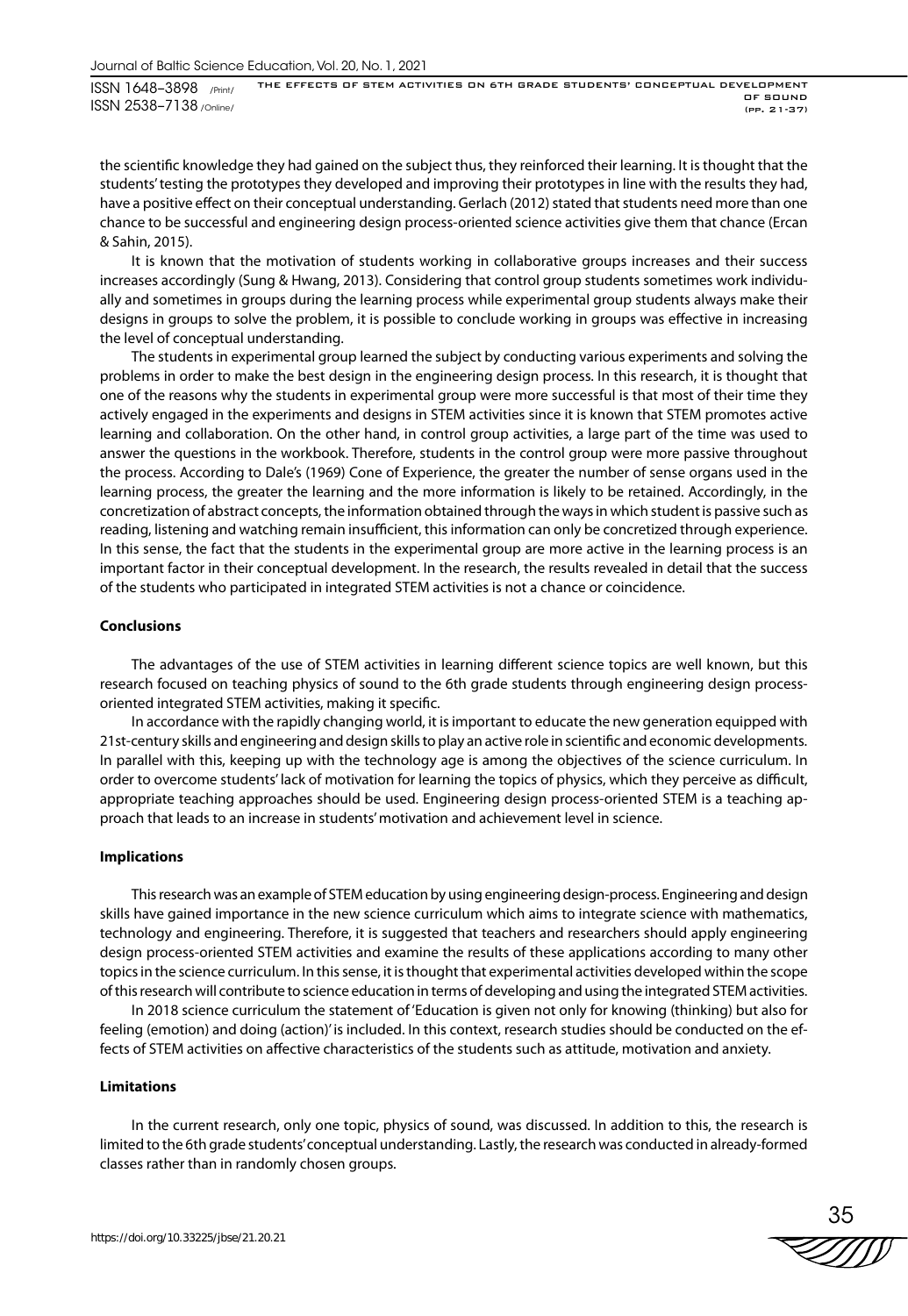#### **References**

Dedeturk, A., Saylan Kirmizigul, A., & Kaya, H. (2020). The effect of STEM activities on students' achievement in "Sound" subject. *Pamukkale University Journal of Education, 49*, 134-161.

- Bahar, M., & Polat, M. (2007). The science topics perceived difficult by pupils at primary 6-8 classes: Diagnosing the problems and remedy suggestions. *Educational Sciences: Theory and Practice, 7*(3), 1113-1129.
- Barnett, G. M., Connolly, K., Jarvin, L., Rogers, C., Wendell, K. B. & Wright, C. (2008). *Science through LEGO Engineering Curriculum Units: Design a musical instrument: The Science of Sound.* Curriculum Resources 2008-2009 Edition, Tufts University Center for Engineering.

Bybee, R. W. (2010). Advancing STEM education: A 2020 vision. *Technology and Engineering Teacher, 70*(1), 30-35.

Dale, E. (1969). *Audio-visual methods in teaching* (3rd Ed). Holt, Rinehart & Winston.

Doppelt, Y., Mehalik, M. M., Schunn, C. D., Silk, E., & Krysinski, D. (2008). Engagement and achievements: A case study of designbased learning in a science context. *Journal of Technology Education, 19*(2), 22-39.

- Ercan, S., & Sahin, F. (2015). The usage of engineering practices in science education: Effects of design- based science learning on students' academic achievement. *Necatibey Faculty of Education Electronic Journal of Science and Mathematics Education, 9*(1), 128-164.
- Eshach, H. (2014). Development of a student-centered instrument to assess middle school students' conceptual understanding of sound. *Physical Review Special Topics-Physics Education Research, 10*(1), 1-14. https://doi.org/10.1103/PhysRevSTPER.10.010102 Fraenkel, J. R., Wallen, N. E., & Hyun, H. (2012). *How to design and evaluate research in education.* McGraw Hill.
- Gagić, Z. Z., Skuban, S. J., Radulović, B. N., Stojanović, M. M., & Gajić, O. (2019). The implementation of mind maps in teaching physics: Educational efficiency and students' involvement. *Journal of Baltic Science Education, 18*(1), 117-131. https://dx.doi.org/10.33225/jbse/19.18.117
- Gulhan, F. & Şahin, F. (2016). Fen-teknoloji-mühendislik-matematik entegrasyonunun (STEM) 5. sınıf öğrencilerinin kavramsal anlamalarına ve mesleklerle ilgili görüşlerine etkisi [The effect of science-technology-engineering-mathematics integration (STEM) on 5th grade students' conceptual understanding and views on professions]. *Pegem Yayıncılık*, 283-302. http://dx.doi.org/10.14527/9786053183563b2.019
- Harwell, M., Moreno, M., Phillips, A., Guzey, S. S., Moore, T. J., & Roehrig, G. H. (2015). A study of STEM assessments in engineering, science, and mathematics for elementary and middle school students. *School Science and Mathematics, 115*(2), 66-74. https://doi.org/10.1111/ssm.12105

Hsieh, H.-F., & Shannon, S. E. (2005). Three approaches to qualitative content analysis. *Qualitative Health Research, 15*(9), 1277-1288.

Hynes, M., Portsmore, M., Dare, E., Milto, E., Rogers, C., Hammer, D., & Carberry, A. (2011). *Infusing engineering design into high school STEM courses*. National Center for Engineering and Technology Education. http://ncete.org

Jenkins, E. W. (Ed.). (2002). *Innovations in science and technology education*. The UNESCO Press.

Landis, J. R., & Koch, G. G. (1977). The measurement of observer agreement for categorical data. *Biometrics, 33*(1), 159-174. Martin, M. O., Mullis, I. V. S., Pierre, F., & Hooper, M. (2015). *TIMSS 2015 International results in science.* TIMSS & PIRLS International

Study Center. http://timssandpirls.bc.edu/timss2015/international-results

Ministry of National Education of Turkey [MoNE]. (2013). *Science curriculum (3rd-8th grades).* Ankara: Board of Education.

- Ministry of National Education of Turkey [MoNE]. (2018). *Science curriculum (3rd-8th grades).* Ankara: Board of Education.
- Moore, T. J., Johnson, C. C., Peters Burton, E. E., & Guzey, S. S. (2015). The need for a STEM road map. In C. C. Johnson, E. E. Peters Burton, & T. J. Moore (Eds), *STEM road map: A framework for integrated STEM education*. Routledge.
- Organisation for Economic Co-operation and Development [OECD]. (2019). *Education at a glance 2019: OECD indicators.* OECD Publishing.
- Organisation for Economic Cooperation and Development [OECD]. (2019). PISA 2018 results: What students know and can do – Volume I. OECD Publishing.
- Savran Gencer, A., Dogan, H., Bilen, K., & Can, B. (2019). Integrated STEM education models. *Pamukkale University Journal of Education, 45*, 38-55.
- Sozen, M. & Bolat, M. (2014). Determining the misconceptions of 11–18 age of students about sound velocity concept. *Ondokuz Mayis University Journal of Faculty of Education, 33*(2), 505-523.
- Sung, H. Y. & Hwang, G. J. (2013). A collaborative game-based learning approach to improving students' learning performance in science courses. *Computers & Education, 63*, 43-51.
- Timur, B., Timur, S., Ozdemir, M., & Sen, C. (2016). Challenges encountered in the teaching of units in the primary science course curriculum solution and recommendations. *Journal of Theory and Practice in Education, 12*(2), 389-402. http://eku.comu.edu.tr/article/view/5000181692/5000161782
- Topcu, M. S., & Gokce, A. (2018). *STEM ve mühendislik [STEM and engineering].* Kırkıç, K. A., & Aydın, E. *Merhaba STEM: Yenilikçi Bir Öğretim Yaklaşımı [Hello STEM: An Innovative Teaching Approach]* (p. 79-94). Eğitim Yayınevi.
- Vasquez, J. A., Sneider, C., & Comer, M. (2013). *STEM lesson essentials, grades 3-8: Integrating science, technology, engineering, and mathematics*. Heinemann.
- Wendell, K. B. (2011). Science through engineering in elementary school: Comparing three enactments *of an engineering-design-based curriculum on the science of sound* (Doctoral dissertation). Tufts University. http://www.proquest.com/products-services/dissertations
- Wendell, K. B., & Lee, H. S. (2010). Elementary students' learning of materials science practices through instruction based on engineering design tasks. *Journal of Science Education and Technology, 19*(6), 580-601. https://doi.org/10.1007/s10956-010-9225-8

36